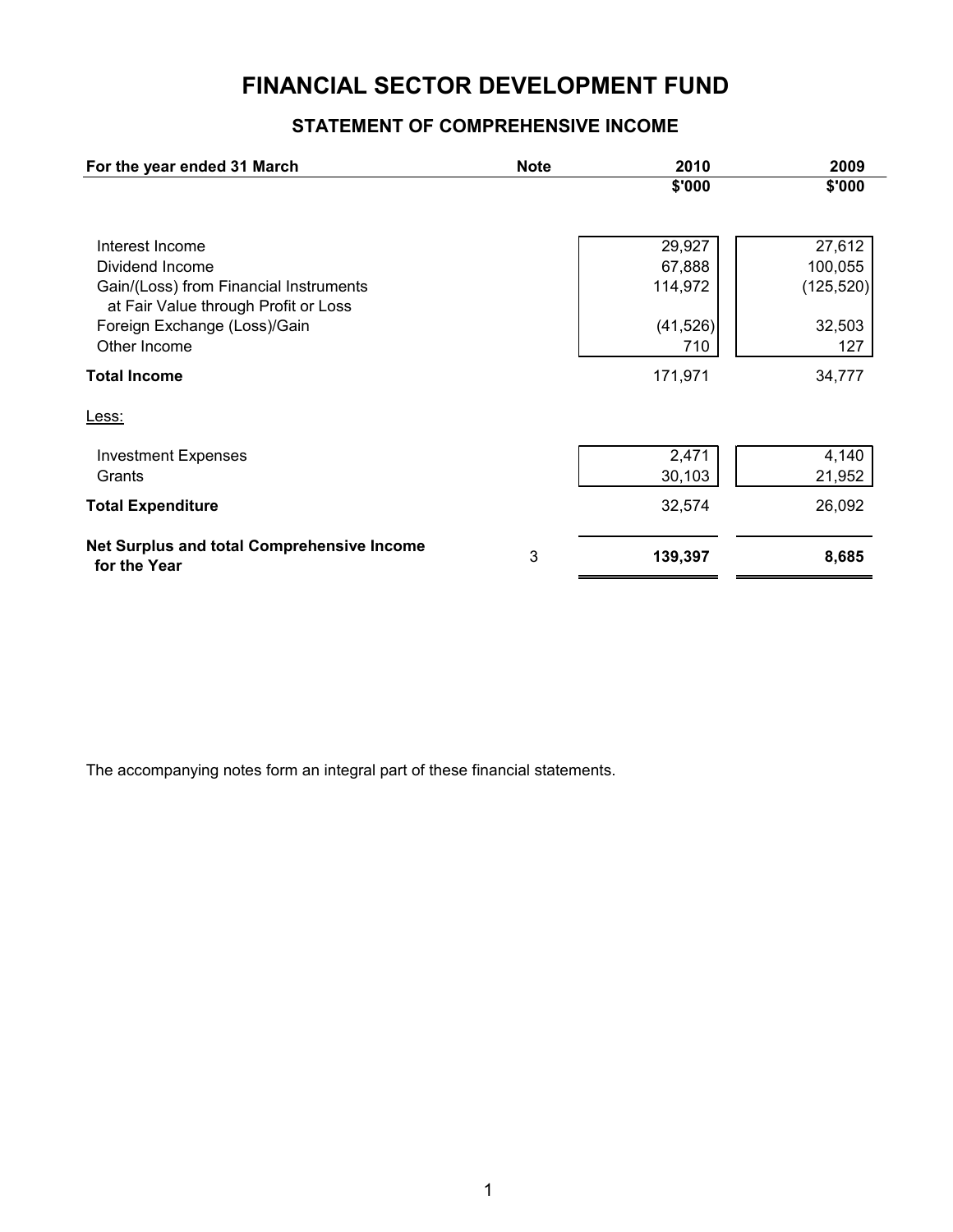# **BALANCE SHEET FINANCIAL SECTOR DEVELOPMENT FUND**

| As at 31 March                             | <b>Note</b> | 2010      | 2009    |
|--------------------------------------------|-------------|-----------|---------|
|                                            |             | \$'000    | \$'000  |
| <b>ACCUMULATED FUND</b>                    |             |           |         |
| Capital Account                            |             | 471,635   | 471,635 |
| <b>Accumulated Surplus</b>                 |             | 547,977   | 408,580 |
|                                            | 4           | 1,019,612 | 880,215 |
|                                            |             |           |         |
| Represented by:                            |             |           |         |
| <b>ASSETS</b>                              |             |           |         |
| <b>Bank Balances and Deposits</b>          |             | 157,950   | 122,391 |
| <b>Financial Assets at Fair Value</b>      |             | 877,280   | 757,698 |
| through Profit or Loss                     |             |           |         |
| Loans and Receivables                      |             | 14,549    | 20,875  |
|                                            |             | 1,049,779 | 900,964 |
| Less:                                      |             |           |         |
| <b>LIABILITIES</b>                         |             |           |         |
| <b>Financial Liabilities at Fair Value</b> |             | 686       | 486     |
| through Profit or Loss                     |             |           |         |
| <b>Accruals and Other Liabilities</b>      |             | 29,481    | 20,263  |
|                                            |             | 30,167    | 20,749  |
|                                            |             |           |         |
| <b>NET ASSETS OF THE FUND</b>              |             | 1,019,612 | 880,215 |

The accompanying notes form an integral part of these financial statements.

**GOH CHOK TONG CHAIRMAN MONETARY AUTHORITY OF SINGAPORE 22 JUNE 2010**

**22 JUNE 2010 MONETARY AUTHORITY OF SINGAPORE ACTING MANAGING DIRECTOR TEO SWEE LIAN**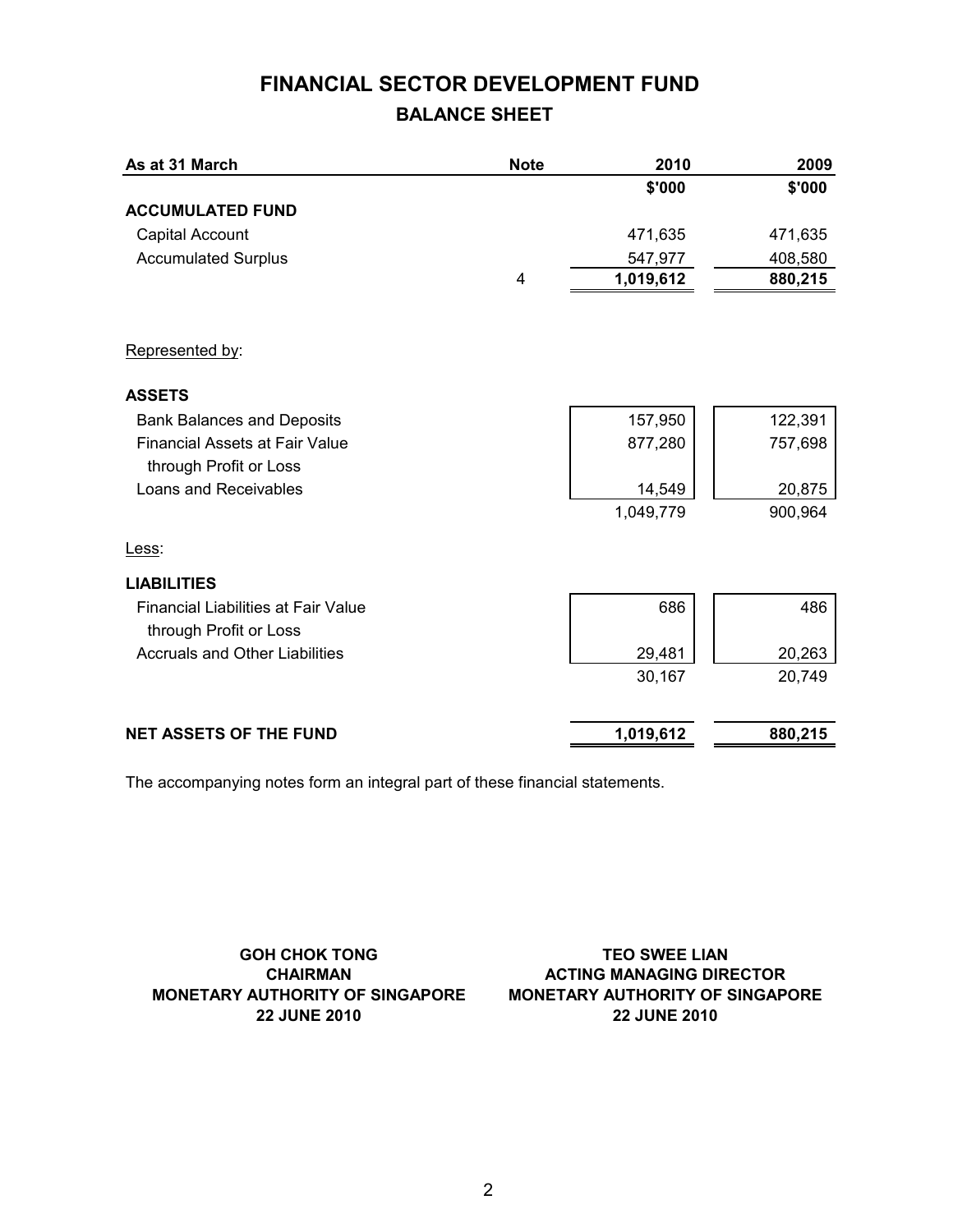# **FINANCIAL SECTOR DEVELOPMENT FUND STATEMENT OF CHANGES IN EQUITY**

|                                         | Capital<br><b>Account</b> | Accumulated<br><b>Surplus</b> | <b>Total</b> |
|-----------------------------------------|---------------------------|-------------------------------|--------------|
|                                         | \$'000                    | \$'000                        | \$'000       |
| Balance as at 1 April 2008              | 471.635                   | 399.895                       | 871,530      |
| Total Comprehensive Income for the Year | $\overline{\phantom{a}}$  | 8,685                         | 8,685        |
| Balance as at 31 March 2009             | 471,635                   | 408.580                       | 880,215      |
| Total Comprehensive Income for the Year | $\overline{\phantom{a}}$  | 139.397                       | 139,397      |
| Balance as at 31 March 2010             | 471,635                   | 547.977                       | 1,019,612    |

The accompanying notes form an integral part of these financial statements.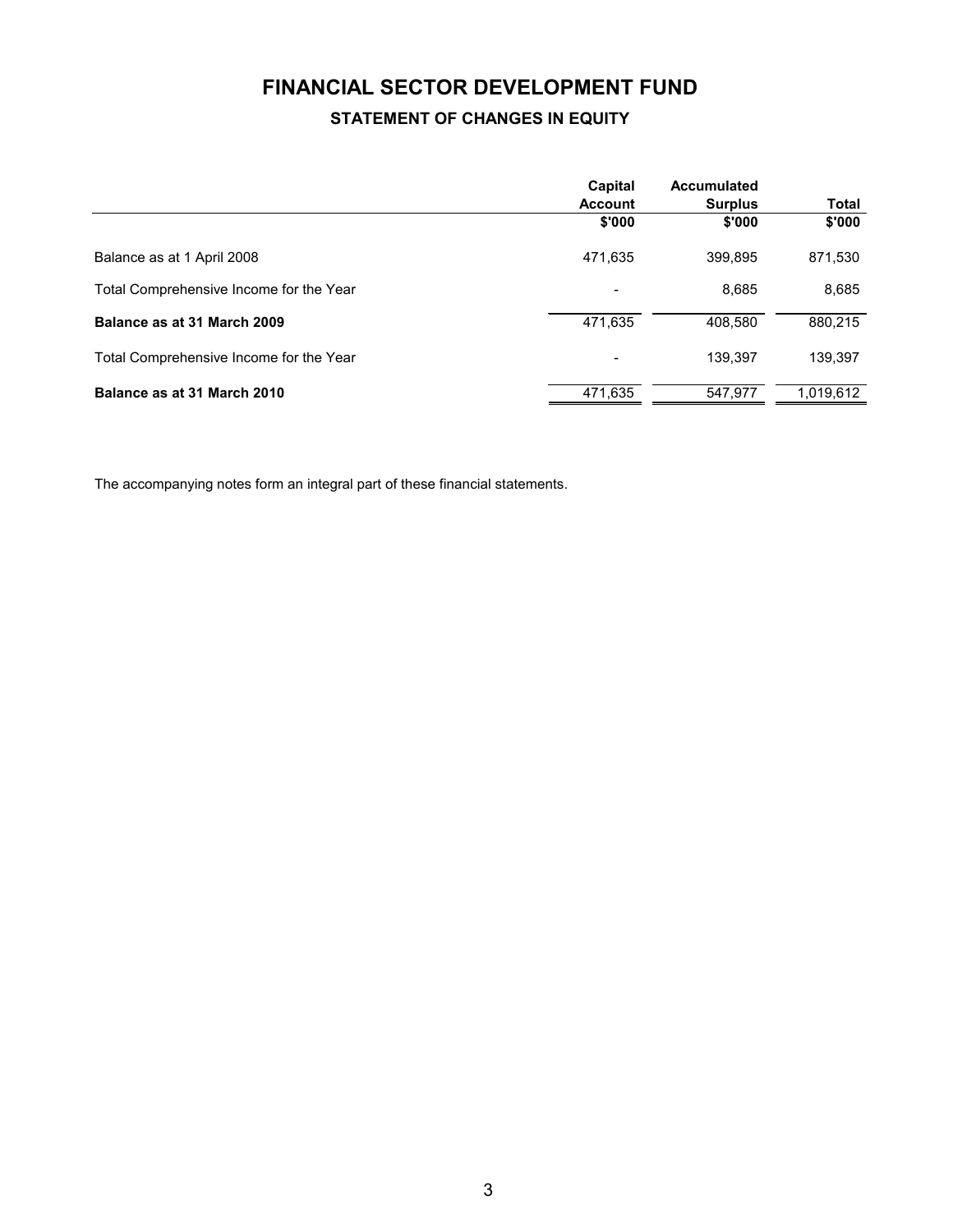# **FINANCIAL SECTOR DEVELOPMENT FUND CASH FLOW STATEMENT**

| For the year ended 31 March                                                                                                                | 2010                                 | 2009                               |
|--------------------------------------------------------------------------------------------------------------------------------------------|--------------------------------------|------------------------------------|
|                                                                                                                                            | \$'000                               | \$'000                             |
| <b>Cash Flows from Operating Activities</b>                                                                                                |                                      |                                    |
| Surplus for the Year                                                                                                                       | 139,397                              | 8,685                              |
| Adjustments for:<br>(Gain) / Loss from Financial Instruments at Fair Value<br>through Profit or Loss<br>Interest Income<br>Dividend Income | (114, 972)<br>(29, 927)<br>(67, 888) | 125,520<br>(27, 612)<br>(100, 055) |
| <b>Operating Cash Flows before Changes in Working Capital</b>                                                                              | (73, 390)                            | 6,538                              |
| Decrease/(Increase) in Loans and Receivables                                                                                               | 111                                  | (1,010)                            |
| Increase/(Decrease) in Accruals and Other Liabilities                                                                                      | 10,288                               | (8,799)                            |
| <b>Net Cash used in Operating Activities</b>                                                                                               | (62, 991)                            | (3,271)                            |
| <b>Cash Flows from Investing Activities</b>                                                                                                |                                      |                                    |
| Net Decrease/(Increase) in Financial Instruments at Fair Value<br>through Profit or Loss                                                   | 829                                  | (174, 870)                         |
| Dividend Received from Investments                                                                                                         | 1,603                                | 2,569                              |
| <b>Interest Received</b>                                                                                                                   | 29,870                               | 27,594                             |
| Net Cash from/(used in) Investing Activities                                                                                               | 32,302                               | (144, 707)                         |
| <b>Cash Flows from Financing Activities</b>                                                                                                |                                      |                                    |
| Dividend Received on Singapore Exchange Limited Shares                                                                                     | 66,248                               | 97,497                             |
| <b>Net Cash from Financing Activities</b>                                                                                                  | 66,248                               | 97,497                             |
| Net Increase/(Decrease) in Bank Balances and Deposits                                                                                      | 35,559                               | (50, 481)                          |
| Bank Balances and Deposits as at beginning of the year                                                                                     | 122,391                              | 172,872                            |
| Bank Balances and Deposits as at end of the year                                                                                           | 157,950                              | 122,391                            |

The accompanying notes form an integral part of these financial statements.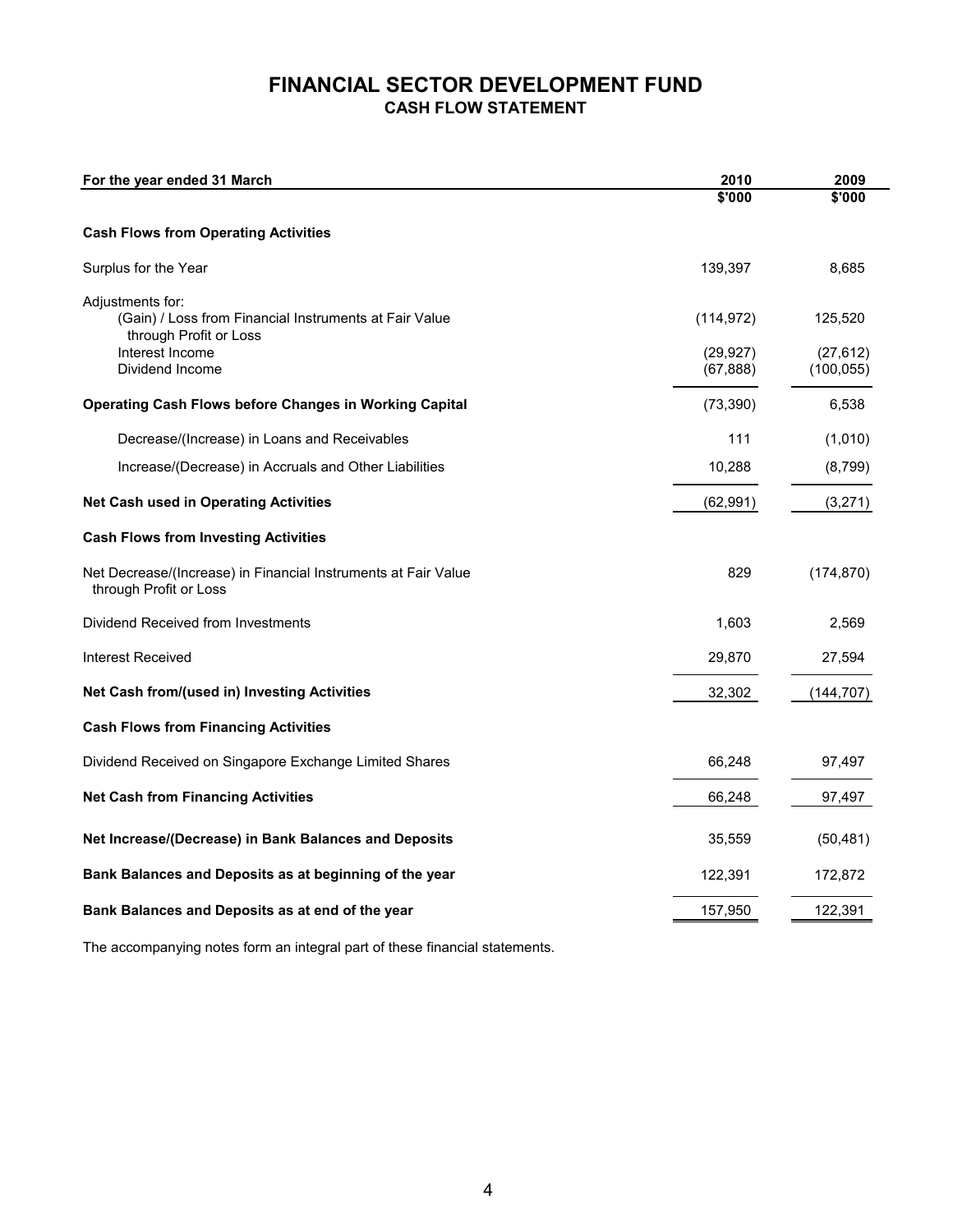# **FINANCIAL SECTOR DEVELOPMENT FUND NOTES TO THE FINANCIAL STATEMENTS FOR THE YEAR ENDED 31 MARCH 2010**

These notes form an integral part of and should be read in conjunction with the accompanying financial statements.

### **1 GENERAL**

 The Financial Sector Development Fund (hereinafter called the Fund) is established under Section 30A of the Monetary Authority of Singapore Act (Chapter 186, 1999 Revised Edition). It is controlled and administered by the Authority. The Authority provides administrative and accounting support to the Fund. The Fund shall be used for the objects and purposes set out in Section 30B of the Act, namely,

- a) the promotion of Singapore as a financial centre;
- b) the development and upgrading of skills and expertise required by the financial services sector;
- c) the development and support of educational and research institutions, research and development programmes and projects relating to the financial services sector; and
- d) the development of infrastructure to support the financial services sector in Singapore.

The Fund shall be deemed not to be a fund of the Authority for the purposes of any written law.

### **2 SIGNIFICANT ACCOUNTING POLICIES**

### 2.1 Basis of Preparation

- a) The financial statements have been prepared in accordance with the provisions of the Monetary Authority of Singapore Act (Chapter 186, 1999 Revised Edition) and the Singapore Financial Reporting Standards (FRS) and on an accrual basis.
- b) The preparation of financial statements in conformity with FRS requires management to exercise its judgement in the process of applying the Fund's accounting policies. It also requires the use of accounting estimates and assumptions that affect the reported amounts of assets and liabilities and disclosure of contingent assets and liabilities at the date of the financial statements, and the reported amounts of income and expenditure during the financial year. Although these estimates are based on management's best knowledge of current events and actions, actual results may ultimately differ from these estimates.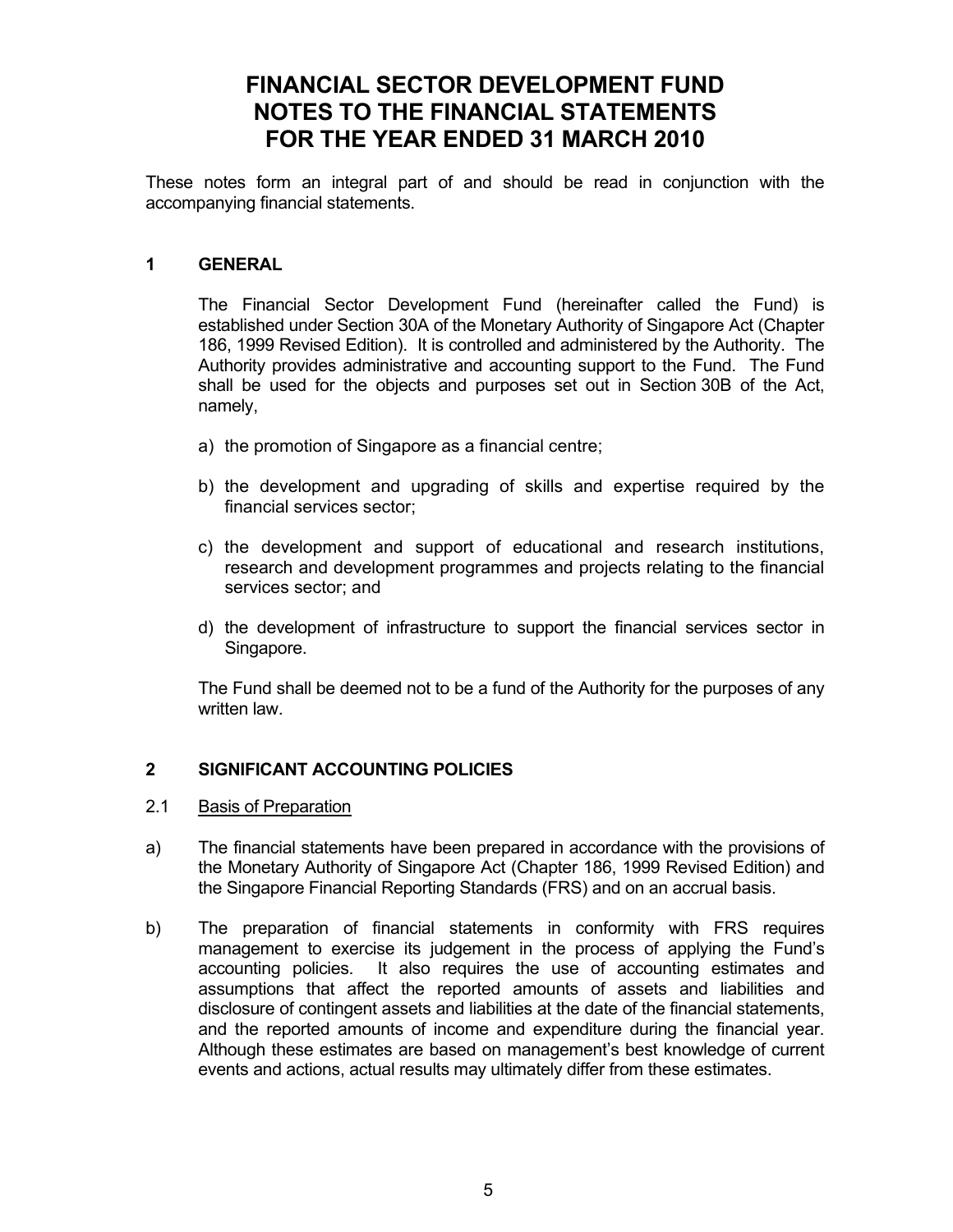- c) The financial statements are presented in Singapore dollars, the Fund's functional currency, and rounded to the nearest thousand, unless otherwise stated.
- d) The following revised FRSs are applicable in the current financial year.
	- **FRS 1** Presentation of Financial Statements Amendments to FRS 107 Improving Disclosures about

 The revised FRS 1 requires owner and non-owner changes in equity to be presented separately and introduces the statement of comprehensive income. The requirement is to present all items of income and expense recognised in profit or loss, together with all other items of comprehensive income including changes in revaluation surplus and gains and losses on remeasuring availablefor-sale financial assets, if any, either in one single statement of comprehensive income or in two linked statements.

Financial Instruments

 The adoption of the revised FRS 1 does not have any significant impact on the financial statements.

 With the amendments to FRS 107, an entity is required to disclose the fair value of its financial assets and liabilities using a fair value hierarchy that reflects the significance of inputs by levels, depending on whether they are quoted prices in active markets or inputs that are based on observable market data or not. An entity shall also disclose maturity analyses for derivative and non-derivative financial liabilities (including issued financial guarantee contracts) that show the remaining contractual maturities and for financial assets it holds for managing liquidity risk, if that information is necessary to enable users of its financial statements to evaluate the nature and extent of liquidity risk.

 The adoption of the amendments results in additional disclosures but does not have an impact on the accounting policies and measurement bases adopted by the Fund.

### 2.2 Income Recognition

#### a) Interest income

 Interest income is recognised on a time-proportionate basis using the effective interest method. The effective interest rate is the rate that discounts estimated future cash payments or receipts through the expected life of the financial instrument or, where appropriate, a shorter period to the net carrying amount.

#### b) Dividend income

Dividend income is recognised when the right to receive payment is established.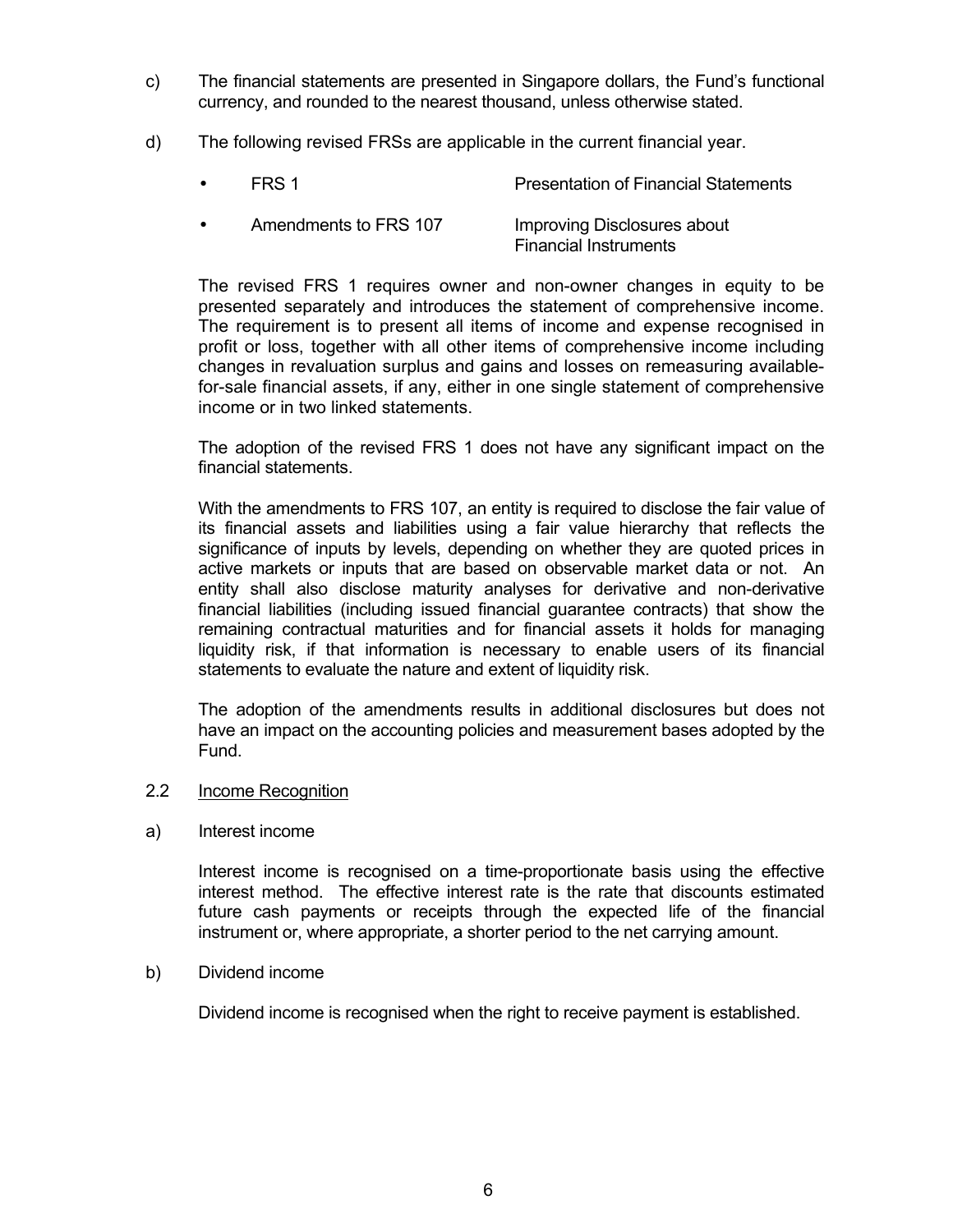#### 2.3 Financial Assets

#### a) Classification

The Fund's investments in financial assets are classified as financial assets at fair value through profit or loss and loans and receivables.

- i) Financial assets at fair value through profit or loss are financial derivatives or financial assets other than loans and receivables, designated by management as such on initial recognition as it results in more relevant information, because they are managed and their performance evaluated on a fair value basis, in accordance with a documented risk management or investment strategy, and information is provided internally on that basis to management and the Investment Working Committee. They include fixed income securities, equities and commodities. Financial derivatives are used to manage exposures to foreign exchange and interest rate risks arising from investment activities and can be used for trading.
- ii) Loans and receivables are non-derivative financial assets with fixed or determinable payments that are not quoted in an active market.
- b) Recognition and Derecognition

Purchases and sales of investments are recognised on the date when the Fund commits to purchase or sell the asset. Investments are derecognised when the rights to receive cash flows from the financial assets have expired or have been transferred and the Fund has transferred substantially all risks and rewards of ownership.

c) Initial and Subsequent Measurements

Financial assets at fair value through profit or loss and financial derivatives are initially recognised and subsequently measured at fair value with changes in fair value and profit/loss on disposal included in the statement of comprehensive income in the period in which they arise. Loans and receivables are carried at amortised cost and approximate their fair values.

d) Impairment

The Fund assesses at each balance sheet date whether there is objective evidence that an impairment loss on loans and receivables has been incurred. The amount of the loss is measured as the difference between the asset's carrying amount and the present value of estimated future cash flows discounted at the financial asset's original effective interest rate. Impairment losses, if any, are recognised in the statement of comprehensive income for the period.

 Reversal of impairment losses recognised in prior years is recorded when there is an indication that the impairment losses recognised for loans and receivables no longer exist or have decreased. The reversal, if any, is recognised in the statement of comprehensive income. However, the increase in the carrying amount of loans and receivables due to a reversal of an impairment is recognised to the extent that it does not exceed the carrying amount that would have been determined (net of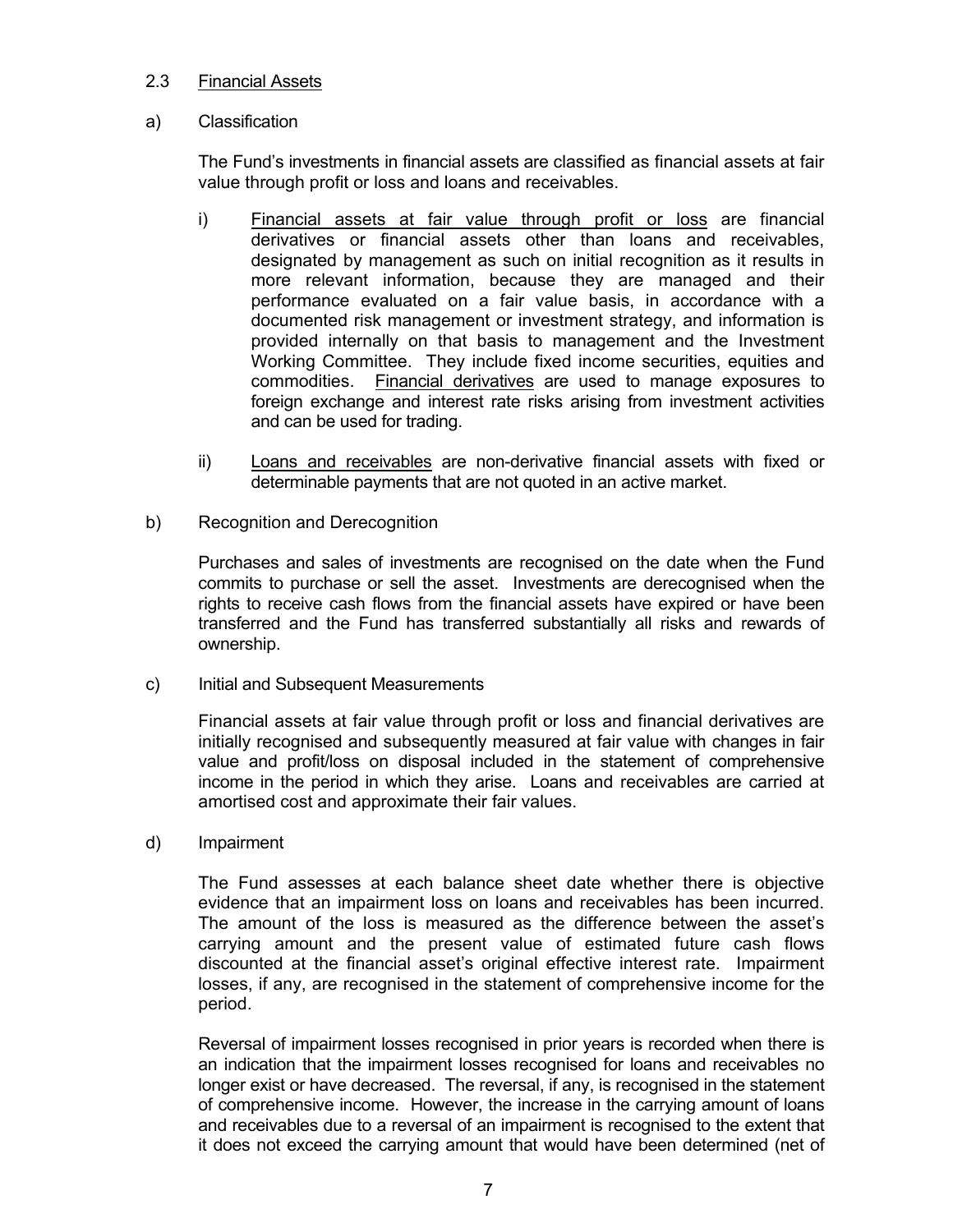amortisation) had no impairment losses been recognised for the loans and receivables in prior years.

#### 2.4 Financial Liabilities

The Fund classifies its financial liabilities in the following categories: (a) financial derivatives; and (b) accruals and other liabilities. Financial derivatives - liabilities, classified as fair value through profit or loss, are carried at fair value, with changes in fair value recognised in fair value gain/loss through profit or loss in the statement of comprehensive income. Accruals and other liabilities, are carried at amortised cost using the effective interest method.

A financial liability is derecognised from the balance sheet when the obligation specified in the contract is discharged, cancelled or expired.

#### 2.5 Offsetting

Financial assets and liabilities are set off and the net amount presented in the balance sheet when, and only when, there is a legally enforceable right to set off the amounts and an intention to settle on a net basis or realise the asset and settle the liability simultaneously. Income and expenses are presented on a net basis only when permitted by the accounting standards.

#### 2.6 Foreign Currency Translation

Transactions in a foreign currency are measured using the exchange rate prevailing at the date of the transaction. Foreign exchange gain/loss resulting from the settlement of such transactions and the translation of assets and liabilities denominated in foreign currencies, into Singapore dollars, at the exchange rate prevailing at the balance sheet date, are recognised in the statement of comprehensive income.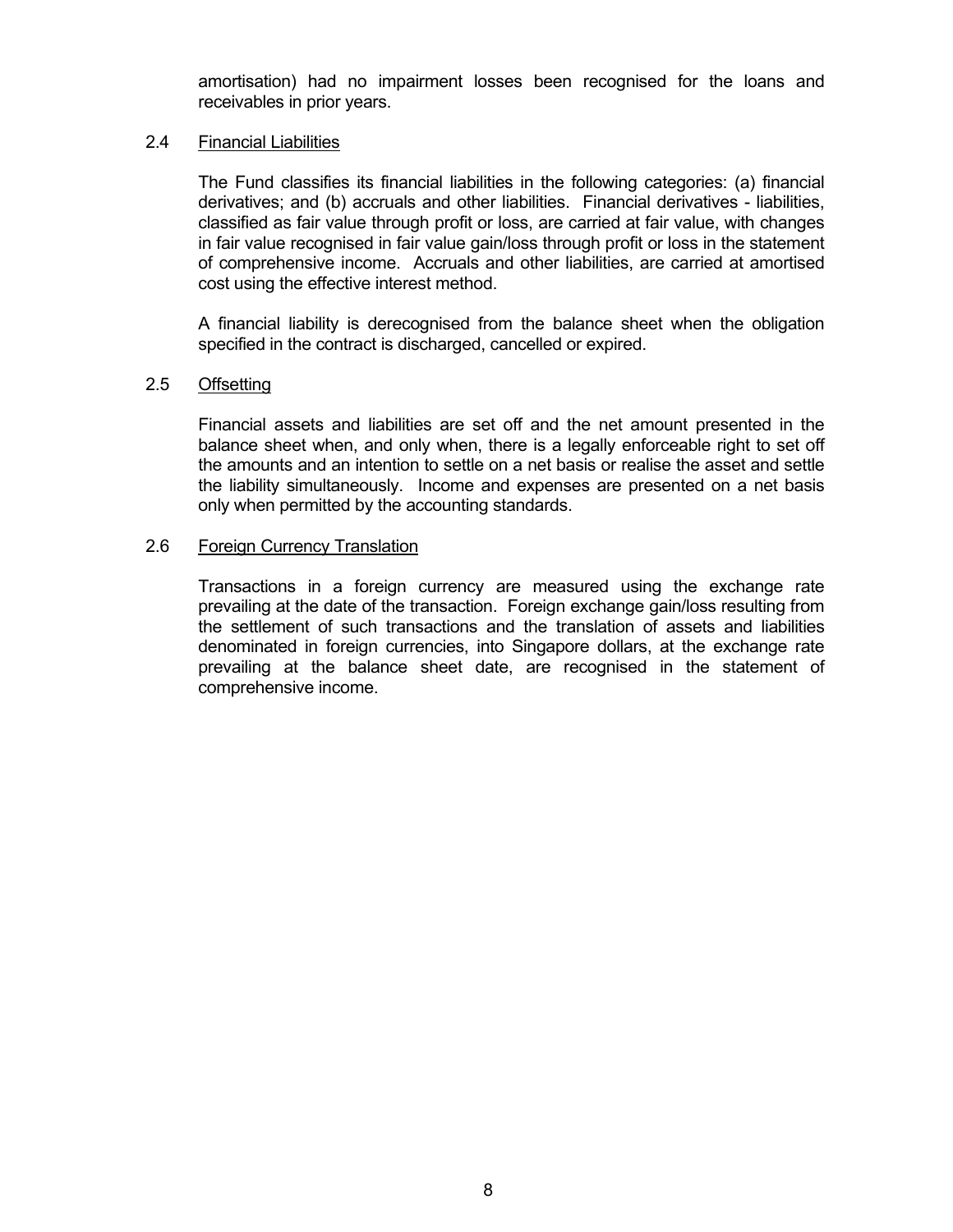## **3 INCOME AND EXPENDITURE FROM FINANCIAL ASSETS AND LIABILITIES**

|     |                                                                                                                | 2010<br>\$'000 | 2009<br>\$'000 |
|-----|----------------------------------------------------------------------------------------------------------------|----------------|----------------|
| 3.1 | Net Income/(Loss) from                                                                                         |                |                |
|     |                                                                                                                |                |                |
|     | i)<br><b>Financial Assets at Fair Value through Profit or Loss</b><br>Held for Trading - Financial Derivatives | 24,715         | (41, 886)      |
|     | Financial Assets designated as fair value                                                                      | 79,027         | (28, 233)      |
|     | through profit or loss at initial recognition                                                                  |                |                |
|     | <b>Loans and Receivables</b><br>ii)                                                                            | (971)          | 2,999          |
|     | <b>Accruals and Other Liabilities</b><br>iii)                                                                  | (57)           | (808)          |
|     | <b>Singapore Exchange Limited Shares held</b><br>iv)                                                           | 66,248         | 97,496         |
|     |                                                                                                                | 168,962        | 29,568         |
| 3.2 | Interest Income from Financial Assets not at Fair Value<br>through Profit or Loss                              |                |                |
|     | <b>Bank Balances and Deposits</b><br>i)                                                                        | 319            | 1,025          |
|     | <b>Loans and Receivables</b><br>ii)                                                                            | 3              | 35             |
|     |                                                                                                                | 322            | 1,060          |
| 3.3 | <b>Impairment Loss</b>                                                                                         |                |                |
|     | <b>Loans and Receivables</b><br>i)                                                                             |                | (6)            |
|     | Total Net Income from financial assets and liabilities                                                         | 169,284        | 30,622         |
|     |                                                                                                                |                |                |
| 3.4 | <b>Grants</b>                                                                                                  | (30, 103)      | (21, 952)      |
| 3.5 | <b>Other Net Income</b>                                                                                        | 216            | 15             |
|     | <b>Total Comprehensive Income for the Year</b>                                                                 | 139,397        | 8,685          |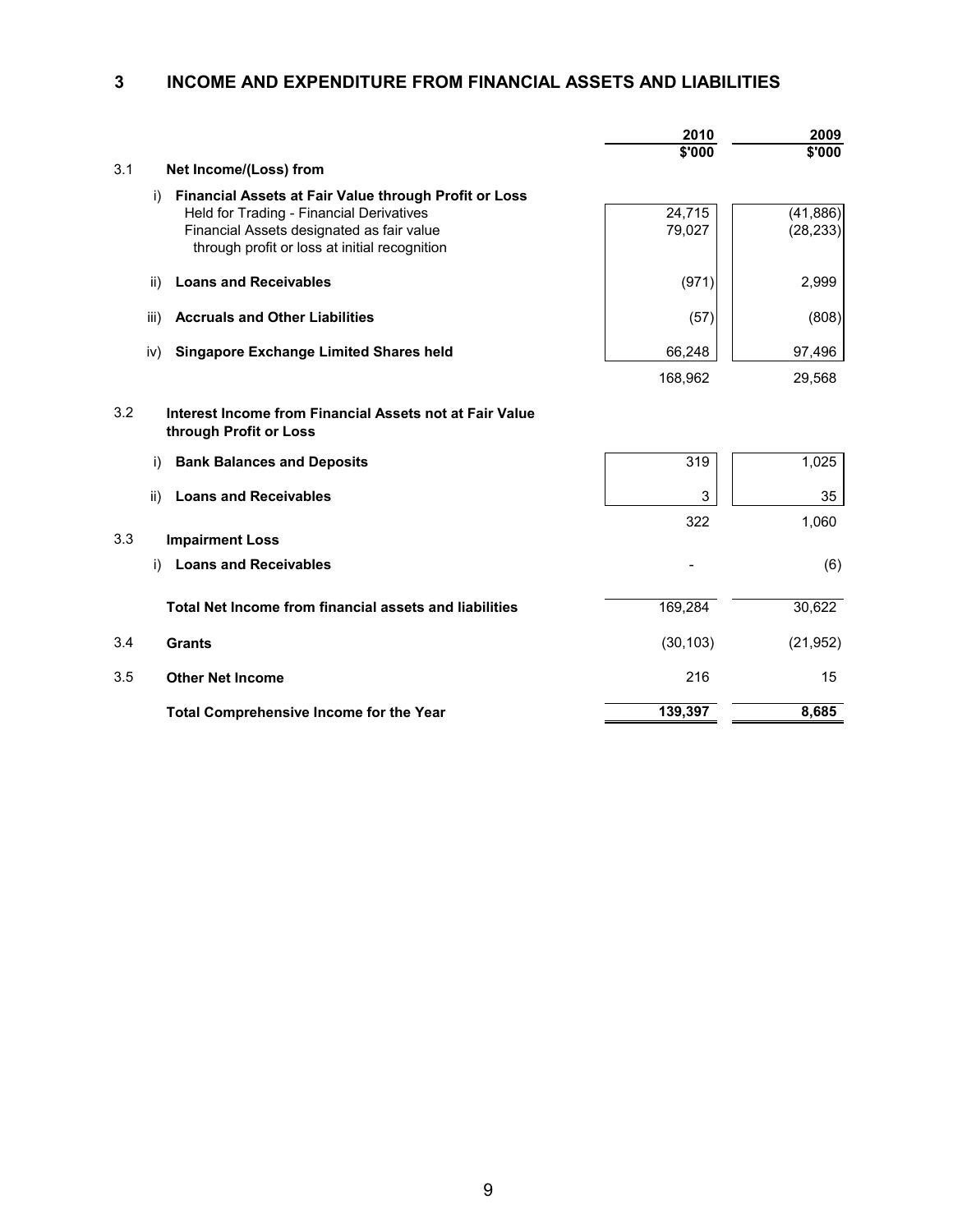### **4 CAPITAL AND ACCUMULATED SURPLUS**

4.1 The capital and accumulated surplus of the Fund comprise:

|                                 | <u>2010</u><br>\$'000 | 2009<br>\$'000 |
|---------------------------------|-----------------------|----------------|
| Capital Account                 | 471.635               | 471.635        |
| <b>Accumulated Surplus</b>      | 547.977               | 408,580        |
| Accumulated Fund as at 31 March | 1,019,612             | 880.215        |

- 4.2 The Fund's Capital Account consists of the net sale proceeds of the Singapore Exchange Limited's (SGX) shares, in accordance with Section 30A (2) of the Monetary Authority of Singapore Act (Chapter 186, 1999 Revised Edition).
- 4.3 As at 31 March 2010, SEL Holdings Pte Ltd (SEL) holds 249,991,184 SGX shares for the benefit of the Fund as stipulated under Section 11(2) of the Exchanges (Demutualisation and Merger) Act (Chapter 99B, 2000 Revised Edition). These SGX shares held have a market valuation of \$1.9 billion as at 31 March 2010 (31 March 2009: \$1.3 billion). In the event of a sale, net sale proceeds of these shares (after deducting expenses allowed under Section 10(1) and the par value of those shares) shall be paid by SEL into the Fund under Section 10(2) of the Exchanges (Demutualisation and Merger) Act (Chapter 99B, 2000 Revised Edition).
- 4.4 The Fund's capital management policy is to preserve the capital value of the Fund in line with inflation, whilst taking into consideration, the Fund's desired return and risk tolerance, so that income from the investment of moneys in the Fund can be applied to the objects and expenditure of the Fund and meet all of its commitments under Section 30(B) of the Monetary Authority of Singapore Act (Chapter 186, 1999 Revised Edition).
- 4.5 The capital management process includes periodic reviews of the adequacy of the Fund's capital and grant commitments, in relation to all material risks, commensurate with the desired returns. Regular updates are provided to the Fund's Investment Working Committee, Advisory Committee and the Minister-in-Charge.

### **5 FINANCIAL RISK MANAGEMENT**

- 5.1 Two committees, the Advisory Committee and Investment Working Committee which include members from the financial industry, advise on the usage and administration of the Fund, and manage its investments and risk management strategies respectively.
- 5.2 The Fund's investments are mainly in financial instruments, which are exposed to various specific risks outlined below. These risks are managed by establishing specific controls at the aggregate and individual portfolio levels, through diversification and regular monitoring.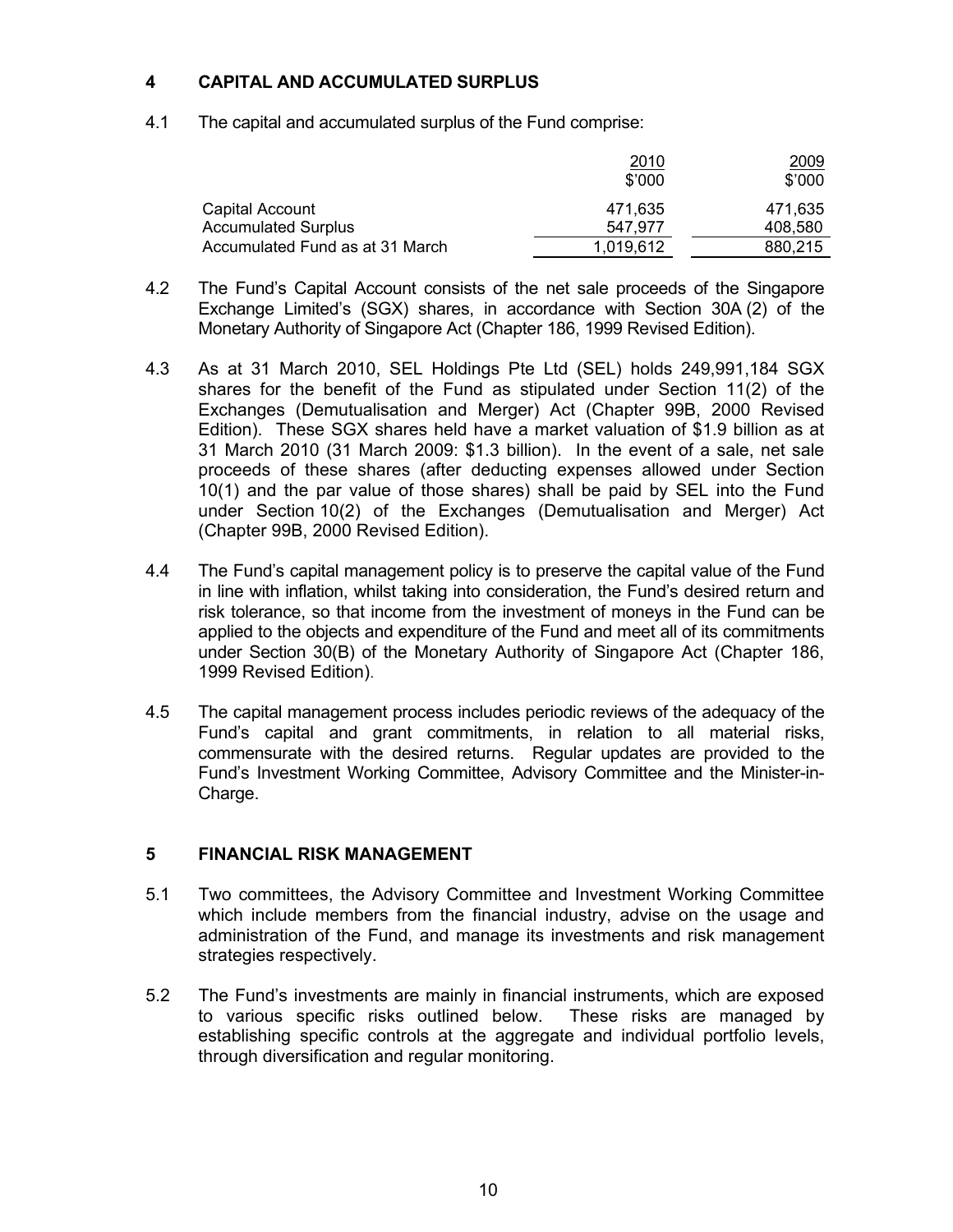### 5.3 Market Risk

 Market risk is the risk that the fair value or future cash flows of a financial instrument will fluctuate because of changes in market prices and includes currency, interest rate, equity, commodity and other price risks.

Market risks are managed through the diversification of the Fund's investments across various asset classes, countries, regions and sectors.

The Fund is managed by external fund managers, who assess the macroeconomic outlook and market developments in formulating investment strategies.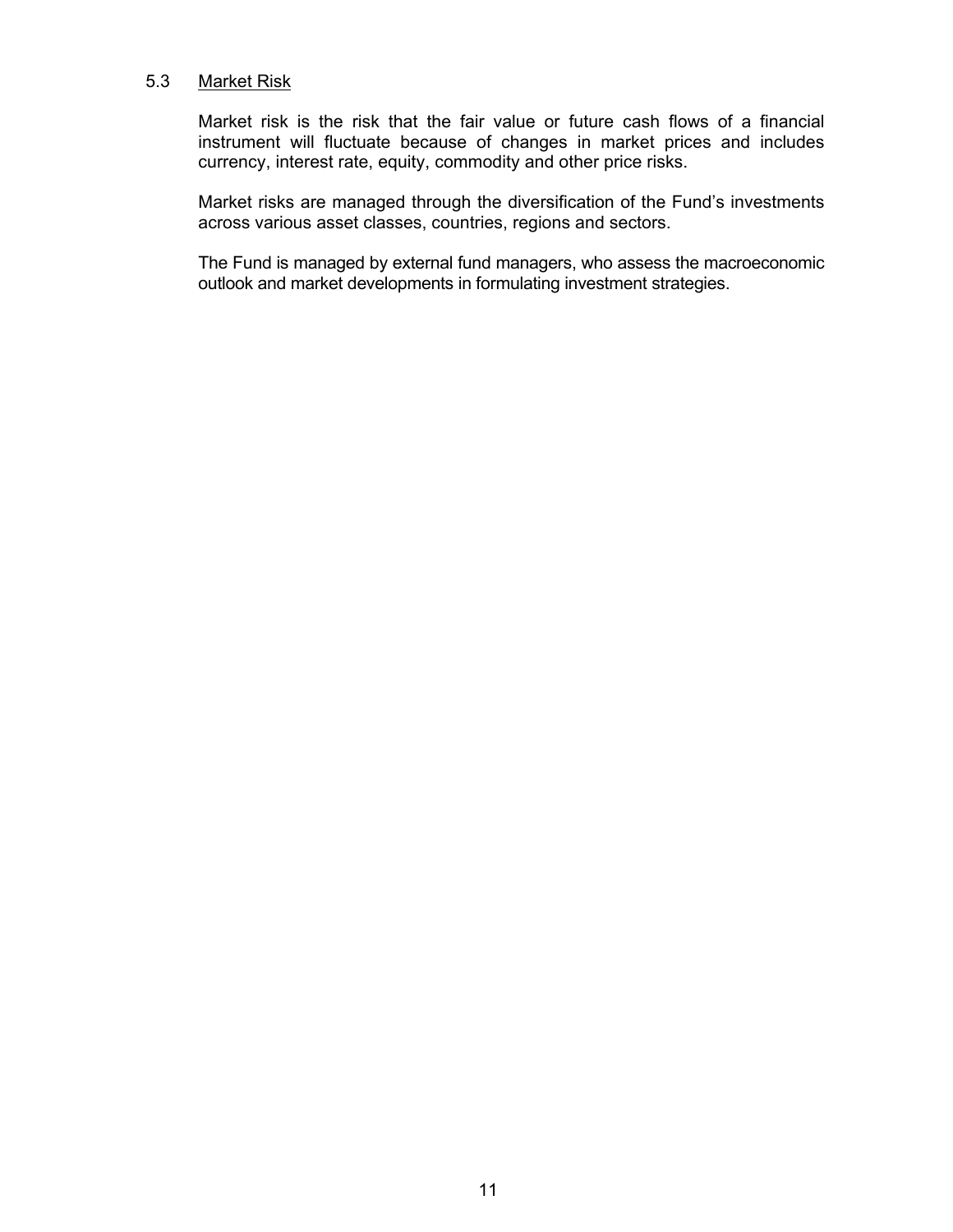5.3a) Currency Risk<br>Currency risk is the risk of loss from foreign assets and liabilities due to changes in foreign exchange rates.<br>The carrying amounts of the Fund's assets and liabilities are denominated in the following

| As at 31 March                                                             |                 |                   |                          |                          |                                          |                          | 2010              |
|----------------------------------------------------------------------------|-----------------|-------------------|--------------------------|--------------------------|------------------------------------------|--------------------------|-------------------|
|                                                                            | SGD             | <b>USD</b>        | <b>EUR</b>               | <b>JPY</b>               | <b>Asia Pacific</b><br><b>Currencies</b> | Others                   | Total             |
| <u>ASSETS</u>                                                              | \$'000          | \$'000            | \$'000                   | \$'000                   | \$'000                                   | \$'000                   | \$'000            |
| <b>Bank Balances and Deposits</b>                                          | 155,272         | (664)             | 1,958                    | 733                      | 65                                       | 487                      | 157,851           |
| Financial Assets (pledged as collateral                                    |                 |                   |                          |                          |                                          |                          |                   |
| for financial derivatives)<br><b>Bank Balances and Deposits</b>            |                 | 99                |                          |                          |                                          |                          | 99                |
| <b>Fixed Income Securities</b>                                             |                 | 1,884<br>1,983    |                          |                          |                                          |                          | 1,884<br>1,983    |
| Financial Assets at Fair Value through                                     |                 |                   |                          |                          |                                          |                          |                   |
| <b>Profit or Loss</b>                                                      |                 |                   |                          |                          |                                          |                          |                   |
| <b>Financial Derivatives Receivable</b><br><b>Fixed Income Securities</b>  | 1,740<br>84,855 | (3,719)           | (15, 211)                | (445)                    | 14,922                                   | 6,490                    | 3,777             |
| Equities                                                                   | 5,875           | 419,919<br>174    | 128,746                  | 73,212                   | 9,796<br>71,064                          | 44,851                   | 761,379<br>77,113 |
| Commodities                                                                | 92,470          | 33,127<br>449,501 | 113,535                  | 72,767                   | 95,782                                   | 51,341                   | 33,127            |
| <b>Loans and Receivables</b>                                               |                 |                   |                          |                          |                                          |                          | 875,396           |
| Prepayments and Other Receivables<br>Receivables from SEL Holdings Pte Ltd | 1,623<br>2,500  | 6,752             | 2,582                    | 137                      | 360                                      | 595                      | 12,049<br>2,500   |
|                                                                            | 4,123           | 6,752             | 2,582                    | 137                      | 360                                      | 595                      | 14,549            |
| <b>TOTAL ASSETS</b>                                                        | 251,865         | 457,572           | 118,075                  | 73,637                   | 96,207                                   | 52,423                   | 1,049,779         |
|                                                                            |                 |                   |                          |                          |                                          |                          |                   |
| <b>LIABILITIES</b>                                                         |                 |                   |                          |                          |                                          |                          |                   |
| Financial Liabilities at Fair Value through<br><b>Profit or Loss</b>       |                 |                   |                          |                          |                                          |                          |                   |
| <b>Financial Derivatives Payable</b>                                       | 13              | (7, 446)          | 8,177                    | (9, 109)                 | (3,704)                                  | 12,755                   | 686               |
| <b>Accruals and Other Liabilities</b>                                      |                 |                   |                          |                          |                                          |                          |                   |
| Accounts Payable - Grants                                                  | 25,567          |                   |                          |                          | 945                                      |                          | 25,567            |
| Other Payables                                                             | 15<br>25,582    | 1,940<br>1,940    | 1,014<br>1,014           |                          | 945                                      |                          | 3,914<br>29,481   |
| <b>TOTAL LIABILITIES</b>                                                   | 25,595          | (5,506)           | 9,191                    | (9, 109)                 | (2,759)                                  | 12,755                   | 30,167            |
|                                                                            |                 |                   |                          |                          |                                          |                          |                   |
| <b>NET ASSETS</b>                                                          | 226,270         | 463,078           | 108,884                  | 82,746                   | 98,966                                   | 39,668                   | 1,019,612         |
| As at 31 March                                                             |                 |                   |                          |                          |                                          |                          | 2009              |
|                                                                            | SGD             | <b>USD</b>        | <b>EUR</b>               | JPY                      | <b>Asia Pacific</b><br><b>Currencies</b> | Others                   | Total             |
|                                                                            | \$'000          | \$'000            | \$'000                   | \$'000                   | \$'000                                   | \$'000                   | \$'000            |
| <u>ASSETS</u><br><b>Bank Balances and Deposits</b>                         | 105,718         | 12,249            | 886                      | 455                      | 1,303                                    | 1,505                    | 122,116           |
| Financial Assets (pledged as collateral                                    |                 |                   |                          |                          |                                          |                          |                   |
| for financial derivatives)                                                 |                 |                   |                          |                          |                                          |                          |                   |
| <b>Bank Balances and Deposits</b><br><b>Fixed Income Securities</b>        |                 | 275               |                          | İ                        | ۰                                        | $\overline{\phantom{a}}$ | 275               |
|                                                                            |                 | 275               |                          |                          |                                          |                          | 275               |
| Financial Assets at Fair Value through                                     |                 |                   |                          |                          |                                          |                          |                   |
| <b>Profit or Loss</b>                                                      |                 |                   |                          |                          |                                          |                          |                   |
| <b>Financial Derivatives Receivable</b><br><b>Fixed Income Securities</b>  | 87,171          | 8,422<br>351,330  | 12,373<br>107,793        | 2,798<br>75,295          | (1, 383)<br>4,469                        | (15, 749)<br>52,396      | 6,461<br>678,454  |
| Equities                                                                   | 2,858           | 518               | $\overline{\phantom{a}}$ | $\overline{\phantom{a}}$ | 43,647                                   | $\overline{\phantom{a}}$ | 47,023            |
| Commodities                                                                | 90,029          | 25,760<br>386,030 | 120,166                  | 78,093                   | 46,733                                   | 36,647                   | 25,760<br>757,698 |
| <b>Loans and Receivables</b><br>Prepayments and Other Receivables          | 1,969           |                   |                          |                          |                                          |                          |                   |
| Receivables from SEL Holdings Pte Ltd                                      | 2,500           | 11,983            | 2,730                    | 143                      | 802                                      | 748                      | 18,375<br>2,500   |
|                                                                            | 4,469           | 11,983            | 2,730                    | 143                      | 802                                      | 748                      | 20,875            |
| <b>TOTAL ASSETS</b>                                                        | 200,216         | 410,537           | 123,782                  | 78,691                   | 48,838                                   | 38,900                   | 900,964           |
|                                                                            |                 |                   |                          |                          |                                          |                          |                   |
| <b>LIABILITIES</b><br>Financial Liabilities at Fair Value through          |                 |                   |                          |                          |                                          |                          |                   |
| <b>Profit or Loss</b>                                                      |                 |                   |                          |                          |                                          |                          |                   |
| <b>Financial Derivatives Payable</b>                                       |                 | (8, 259)          | 3,843                    | 97                       | 2,272                                    | 2,533                    | 486               |
| <b>Accruals and Other Liabilities</b>                                      |                 |                   |                          |                          |                                          |                          |                   |
| Accounts Payable - Grants<br>Other Payables                                | 15,274<br>256   | 4,317             |                          |                          | 416                                      |                          | 15,274<br>4,989   |
|                                                                            | 15,530          | 4,317             |                          |                          | 416                                      |                          | 20,263            |
| <b>TOTAL LIABILITIES</b>                                                   | 15,530          | (3, 942)          | 3,843                    | 97                       | 2,688                                    | 2,533                    | 20,749            |
|                                                                            |                 |                   |                          |                          |                                          |                          |                   |
|                                                                            | 184,686         | 414,479           | 119,939                  | 78,594                   | 46,150                                   | 36,367                   | 880,215           |

The carrying amounts of loans and receivables and accruals and other liabilities approximate their fair value.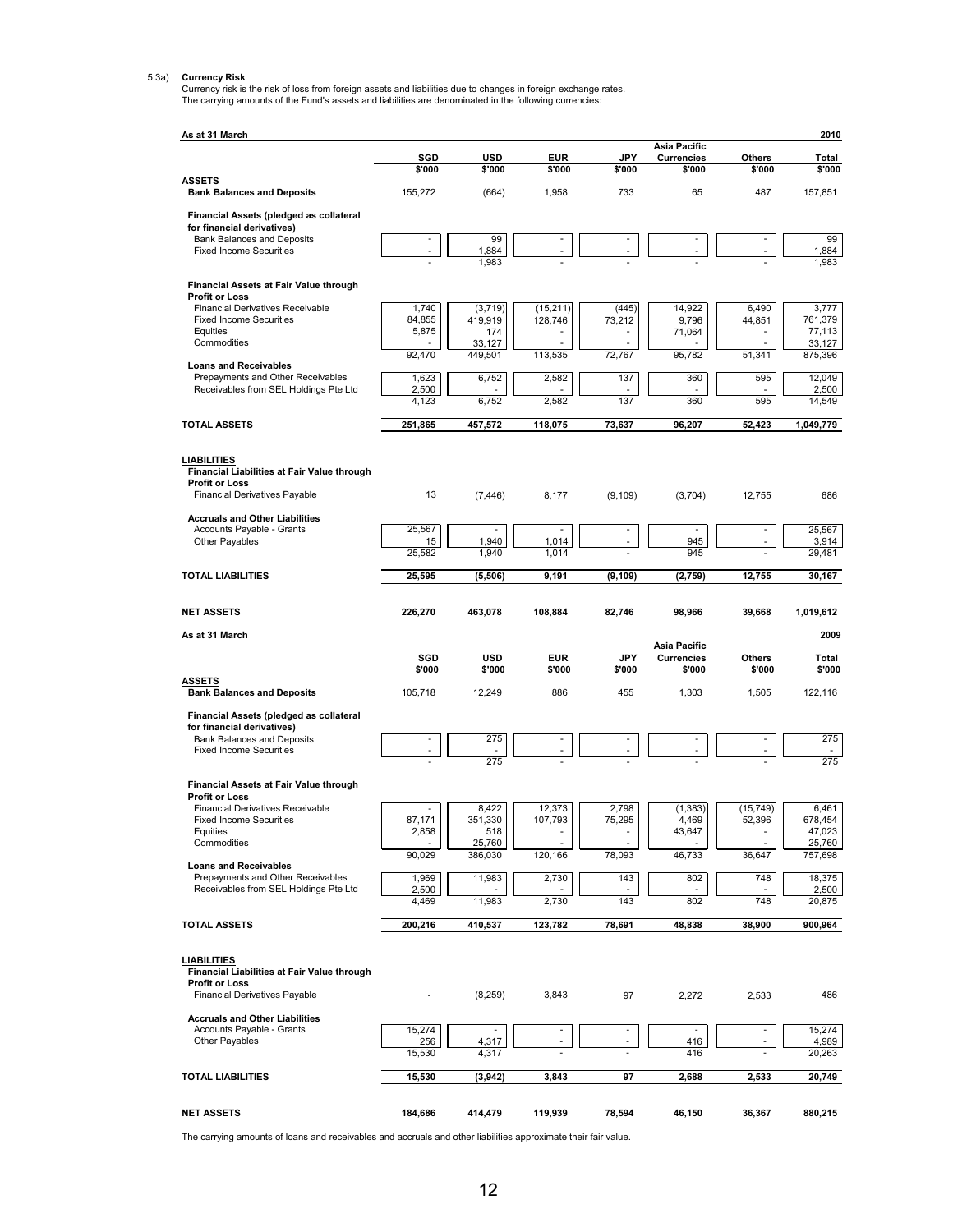#### 5.3b) **Interest Rate Risk**

Interest rate risk is the risk of loss from a financial instrument due to changes in market interest rates. The Fund manages interest rate risks by setting duration limits on its<br>investments. The table below summarises the

| As at 31 March                                                             |                  |                                |                                   |                                                |                | 2010              |
|----------------------------------------------------------------------------|------------------|--------------------------------|-----------------------------------|------------------------------------------------|----------------|-------------------|
|                                                                            | Non-Interest     |                                |                                   | Earlier of Repricing/Contractual Maturity Date |                | Total             |
|                                                                            | <b>Bearing</b>   | Up to 3 months                 | Over 3 months<br>and up to 1 year | Over 1 year<br>and up to                       | Over 5 years   |                   |
|                                                                            | \$'000           | \$'000                         | \$'000                            | 5 years<br>\$'000                              | \$'000         | \$000             |
| <b>ASSETS</b><br><b>Bank Balances and Deposits</b>                         | 9,141            | 148,710                        |                                   |                                                |                | 157,851           |
| Financial Assets (pledged as collateral for                                |                  |                                |                                   |                                                |                |                   |
| financial derivatives)<br>Bank Balances and Deposits                       | 99               |                                | $\overline{\phantom{a}}$          |                                                |                | 99                |
| <b>Fixed Income Securities</b>                                             | 99               |                                | 1,847<br>1,847                    | 37<br>37                                       |                | 1,884<br>1,983    |
| Financial Assets at Fair Value through Profit                              |                  |                                |                                   |                                                |                |                   |
| or Loss                                                                    |                  |                                |                                   |                                                |                |                   |
| Financial Derivatives Receivable<br><b>Fixed Income Securities</b>         | 3,575            | 202<br>67.032                  | 4,900                             | 294,720                                        | 394,727        | 3,777<br>761,379  |
| Equities<br>Commodities                                                    | 77,113<br>33.127 |                                |                                   |                                                |                | 77,113<br>33,127  |
|                                                                            | 113,815          | 67,234                         | 4,900                             | 294,720                                        | 394,727        | 875,396           |
| <b>Loans and Receivables</b>                                               |                  |                                |                                   |                                                |                |                   |
| Prepayments and Other Receivables<br>Receivables from SEL Holdings Pte Ltd | 12,049<br>2,500  | $\overline{\phantom{a}}$<br>÷, | $\overline{\phantom{a}}$          |                                                |                | 12,049<br>2,500   |
|                                                                            | 14,549           |                                |                                   |                                                |                | 14,549            |
| <b>TOTAL ASSETS</b>                                                        | 137,604          | 215,944                        | 6,747                             | 294,757                                        | 394,727        | 1,049,779         |
|                                                                            |                  |                                |                                   |                                                |                |                   |
| <b>LIABILITIES</b><br>Financial Liabilities at Fair Value through          |                  |                                |                                   |                                                |                |                   |
| <b>Profit or Loss</b><br>Financial Derivatives Payable                     | 686              |                                |                                   |                                                |                | 686               |
|                                                                            |                  |                                |                                   |                                                |                |                   |
| <b>Accruals and Other Liabilities</b><br>Accounts Payable - Grants         | 25,567           |                                |                                   |                                                |                | 25,567            |
| Other Payables                                                             | 3,914<br>29,481  |                                |                                   |                                                |                | 3,914<br>29,481   |
|                                                                            |                  |                                |                                   |                                                |                |                   |
| <b>TOTAL LIABILITIES</b>                                                   | 30,167           | $\blacksquare$                 | $\blacksquare$                    | $\overline{a}$                                 | ÷,             | 30,167            |
| <b>NET ASSETS</b>                                                          | 107,437          | 215,944                        | 6,747                             | 294,757                                        | 394,727        | 1,019,612         |
| As at 31 March                                                             |                  |                                |                                   |                                                |                | 2009              |
|                                                                            | Non-Interest     |                                |                                   | Earlier of Repricing/Contractual Maturity Date |                | <b>Total</b>      |
|                                                                            | <b>Bearing</b>   | Up to 3 months                 | Over 3 months<br>and up to 1 year | Over 1 year<br>and up to                       | Over 5 years   |                   |
|                                                                            | \$'000           | \$'000                         | \$'000                            | 5 years<br>\$'000                              | \$'000         | \$'000            |
| <b>ASSETS</b><br><b>Bank Balances and Deposits</b>                         | 19,848           | 102,268                        |                                   |                                                |                | 122,116           |
| Financial Assets (pledged as collateral for                                |                  |                                |                                   |                                                |                |                   |
| financial derivatives)                                                     |                  |                                |                                   |                                                |                |                   |
| Bank Balances and Deposits<br><b>Fixed Income Securities</b>               | 275              | $\overline{a}$                 | $\overline{\phantom{a}}$          |                                                |                | 275               |
|                                                                            | 275              |                                |                                   |                                                |                | 275               |
| Financial Assets at Fair Value through Profit<br>or Loss                   |                  |                                |                                   |                                                |                |                   |
| Financial Derivatives Receivable                                           | 6,308            | 153                            |                                   |                                                |                | 6,461             |
| <b>Fixed Income Securities</b><br>Equities                                 | 47,023           | 43,591                         | 18,005                            | 243,376                                        | 373,482        | 678,454<br>47,023 |
| Commodities                                                                | 25,760           |                                |                                   |                                                |                | 25,760            |
|                                                                            | 79,091           | 43,744                         | 18,005                            | 243,376                                        | 373,482        | 757,698           |
| <b>Loans and Receivables</b><br>Prepayments and Other Receivables          | 11,990           | 6,385                          |                                   |                                                |                | 18,375            |
| Receivables from SEL Holdings Pte Ltd                                      | 2,500            |                                |                                   |                                                |                | 2,500             |
|                                                                            | 14,490           | 6,385                          |                                   |                                                |                | 20,875            |
| <b>TOTAL ASSETS</b>                                                        | 113,704          | 152,397                        | 18,005                            | 243,376                                        | 373,482        | 900,964           |
| <b>LIABILITIES</b>                                                         |                  |                                |                                   |                                                |                |                   |
| Financial Liabilities at Fair Value through                                |                  |                                |                                   |                                                |                |                   |
| <b>Profit or Loss</b><br>Financial Derivatives Payable                     | 486              |                                |                                   |                                                |                | 486               |
| <b>Accruals and Other Liabilities</b>                                      |                  |                                |                                   |                                                |                |                   |
| Accounts Payable - Grants                                                  | 15,274           |                                |                                   |                                                |                | 15,274            |
| Other Payables                                                             | 4,989<br>20,263  |                                |                                   |                                                |                | 4,989<br>20,263   |
|                                                                            |                  |                                |                                   |                                                |                |                   |
| <b>TOTAL LIABILITIES</b>                                                   | 20,749           | $\blacksquare$                 | ÷,                                | ÷,                                             | $\blacksquare$ | 20,749            |
| <b>NET ASSETS</b>                                                          | 92,955           | 152,397                        | 18,005                            | 243,376                                        | 373,482        | 880,215           |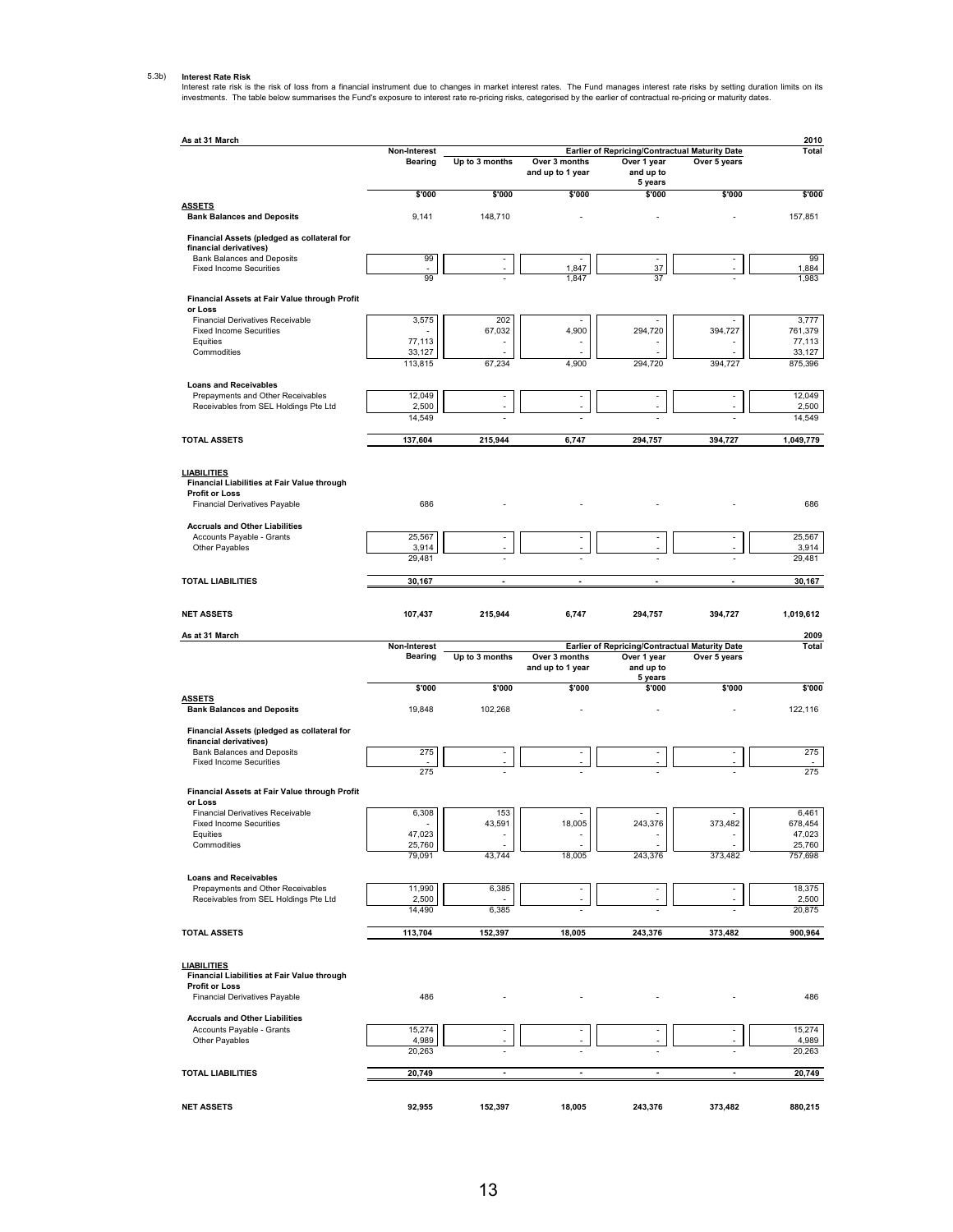#### 5.3c) **Market Risk Sensitivity Analysis**

Sensitivity analysis is performed for reasonably possible movements in each key variable with all other variables held constant, to demonstrate the impact on profit or loss and equity resulting from the change in each key variable. The correlation of variables will have a significant effect in determining the ultimate fair values and/or amortised costs of financial assets.

|                              | <b>Profit or Loss and Equity Impact</b> |        |  |  |
|------------------------------|-----------------------------------------|--------|--|--|
|                              | 2010                                    | 2009   |  |  |
|                              | \$'000                                  | \$'000 |  |  |
| <b>Changes in variables:</b> |                                         |        |  |  |
| <b>Foreign Currency</b>      |                                         |        |  |  |
| USD by 5%                    | 23,154                                  | 20,779 |  |  |
| EUR by 5%                    | 5,444                                   | 5,997  |  |  |
| JPY by 5%                    | 4,137                                   | 3,930  |  |  |
| Interest Rate                |                                         |        |  |  |
| by $1\%$                     | 45,602                                  | 54,466 |  |  |
| Equity                       |                                         |        |  |  |
| by 10%                       | 8,617                                   | 8,781  |  |  |
| Commodity                    |                                         |        |  |  |
| by 10%                       | 3,133                                   | 2,464  |  |  |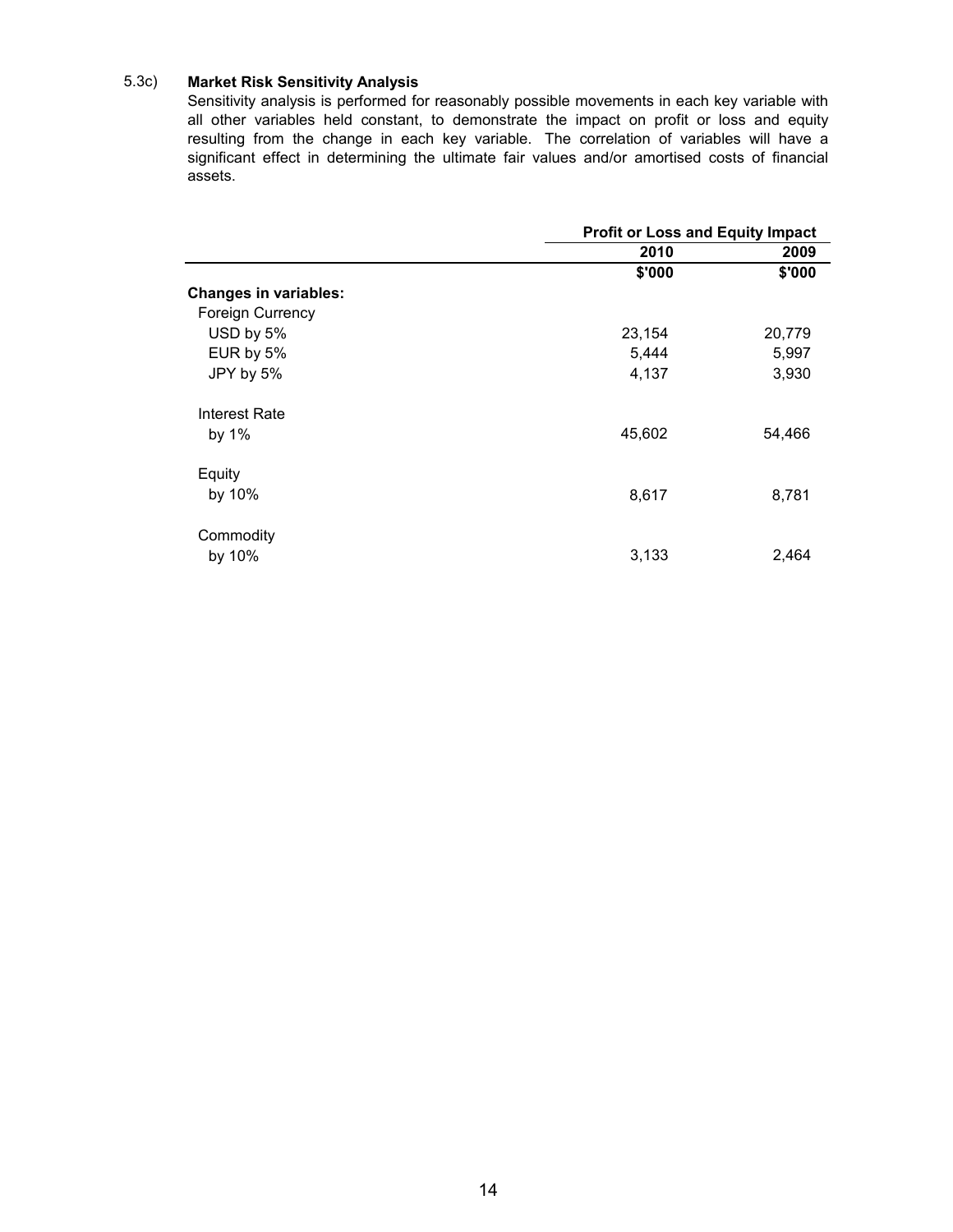#### 5.4 Credit Risk

- a) Credit risk is the risk of loss arising from a party's failure to discharge an obligation under a financial contract and includes counterparty, custodian and issuer credit risks.
- b) The Fund's credit risks are managed by transacting with well-rated entities within assigned limits. Credit risks are also mitigated by diversifying credit exposures across counterparties and issuers.
- c) The Fund manages issuer credit risk by imposing minimum credit rating requirements on the investment of its fixed income securities, the selection of counterparties and custodians. Single issuer limits are placed to control the credit exposure to any one issuer and to mitigate the extent of loss resulting from a default.
- d) The total carrying amounts of bank balances, deposits, financial derivatives, fixed income securities and loans and receivables represent the Fund's maximum credit exposure.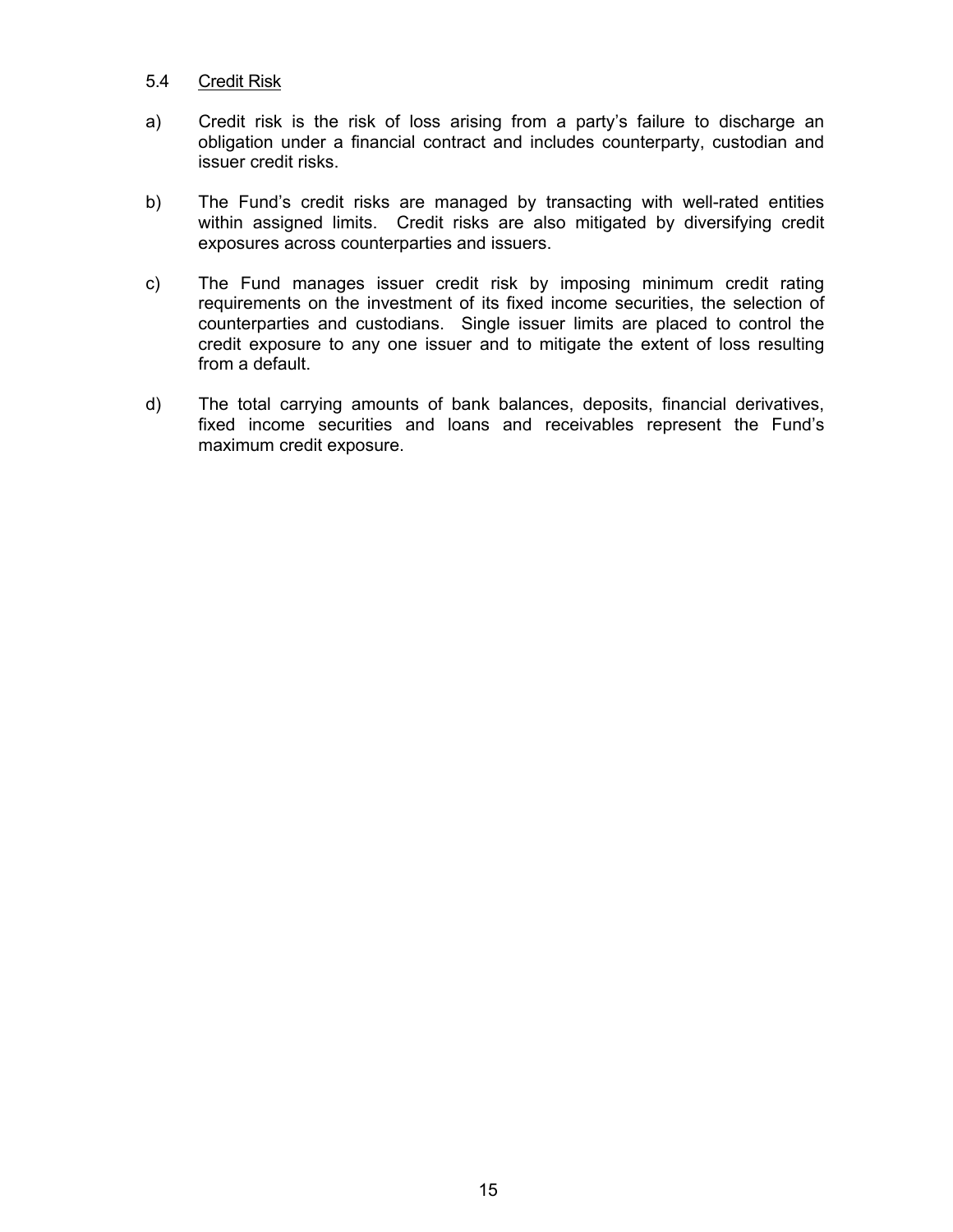#### 5.4e) **Credit Risk**

The credit exposure by rating of financial assets including fixed income securities and credit derivatives held by the Fund under total assets is analysed below.

| As at 31 March                                       |            |                       |                    | 2010    |
|------------------------------------------------------|------------|-----------------------|--------------------|---------|
|                                                      |            | <b>Credit Ratings</b> | <b>Unrated and</b> |         |
|                                                      | <b>AAA</b> | AA+ to BBB-           | <b>Others</b>      | Total   |
|                                                      | \$'000     | \$'000                | \$'000             | \$'000  |
| <b>ASSETS</b>                                        |            |                       |                    |         |
| <b>Bank Balances and Deposits</b>                    | 81,090     | 76,761                |                    | 157,851 |
| Financial Assets (pledged as collateral for          |            |                       |                    |         |
| financial derivatives)                               |            |                       |                    |         |
| <b>Bank Balances and Deposits</b>                    |            | 99                    |                    | 99      |
| <b>Fixed Income Securities</b>                       | 1,884      |                       |                    | 1,884   |
|                                                      | 1,884      | 99                    |                    | 1,983   |
| <b>Financial Assets at Fair Value through Profit</b> |            |                       |                    |         |
| or Loss                                              |            |                       |                    |         |
| <b>Financial Derivatives Receivable</b>              |            |                       | 3,777              | 3,777   |
| <b>Fixed Income Securities</b>                       | 332,283    | 315,663               | 113,433            | 761,379 |
|                                                      | 332,283    | 315,663               | 117,210            | 765,156 |
| <b>Loans and Receivables</b>                         |            |                       |                    |         |
| Prepayments and Other Receivables                    |            |                       | 12,049             | 12,049  |
| Receivables from SEL Holdings Pte Ltd                |            |                       | 2,500              | 2,500   |
|                                                      |            |                       | 14,549             | 14,549  |
|                                                      | 415,257    | 392,523               | 131,759            | 939,539 |

| As at 31 March                                                            |            |                       |                    | 2009             |
|---------------------------------------------------------------------------|------------|-----------------------|--------------------|------------------|
|                                                                           |            | <b>Credit Ratings</b> | <b>Unrated and</b> |                  |
|                                                                           | <b>AAA</b> | AA+ to BBB-           | <b>Others</b>      | <b>Total</b>     |
|                                                                           | \$'000     | \$'000                | \$'000             | \$'000           |
| <b>ASSETS</b>                                                             |            |                       |                    |                  |
| <b>Bank Balances and Deposits</b>                                         |            | 122,116               |                    | 122,116          |
| Financial Assets (pledged as collateral for<br>financial derivatives)     |            |                       |                    |                  |
| <b>Bank Balances and Deposits</b><br><b>Fixed Income Securities</b>       | -          | 275                   |                    | 275              |
|                                                                           |            | 275                   |                    | 275              |
| <b>Financial Assets at Fair Value through Profit</b><br>or Loss           |            |                       |                    |                  |
| <b>Financial Derivatives Receivable</b><br><b>Fixed Income Securities</b> | 332,620    | 269,525               | 6,461<br>76,309    | 6,461<br>678,454 |
|                                                                           | 332,620    | 269,525               | 82,770             | 684,915          |
| <b>Loans and Receivables</b>                                              |            |                       |                    |                  |
| Prepayments and Other Receivables                                         |            |                       | 18,375             | 18,375           |
| Receivables from SEL Holdings Pte Ltd                                     |            |                       | 2,500              | 2,500            |
|                                                                           |            |                       | 20,875             | 20,875           |
|                                                                           | 332,620    | 391,916               | 103,645            | 828,181          |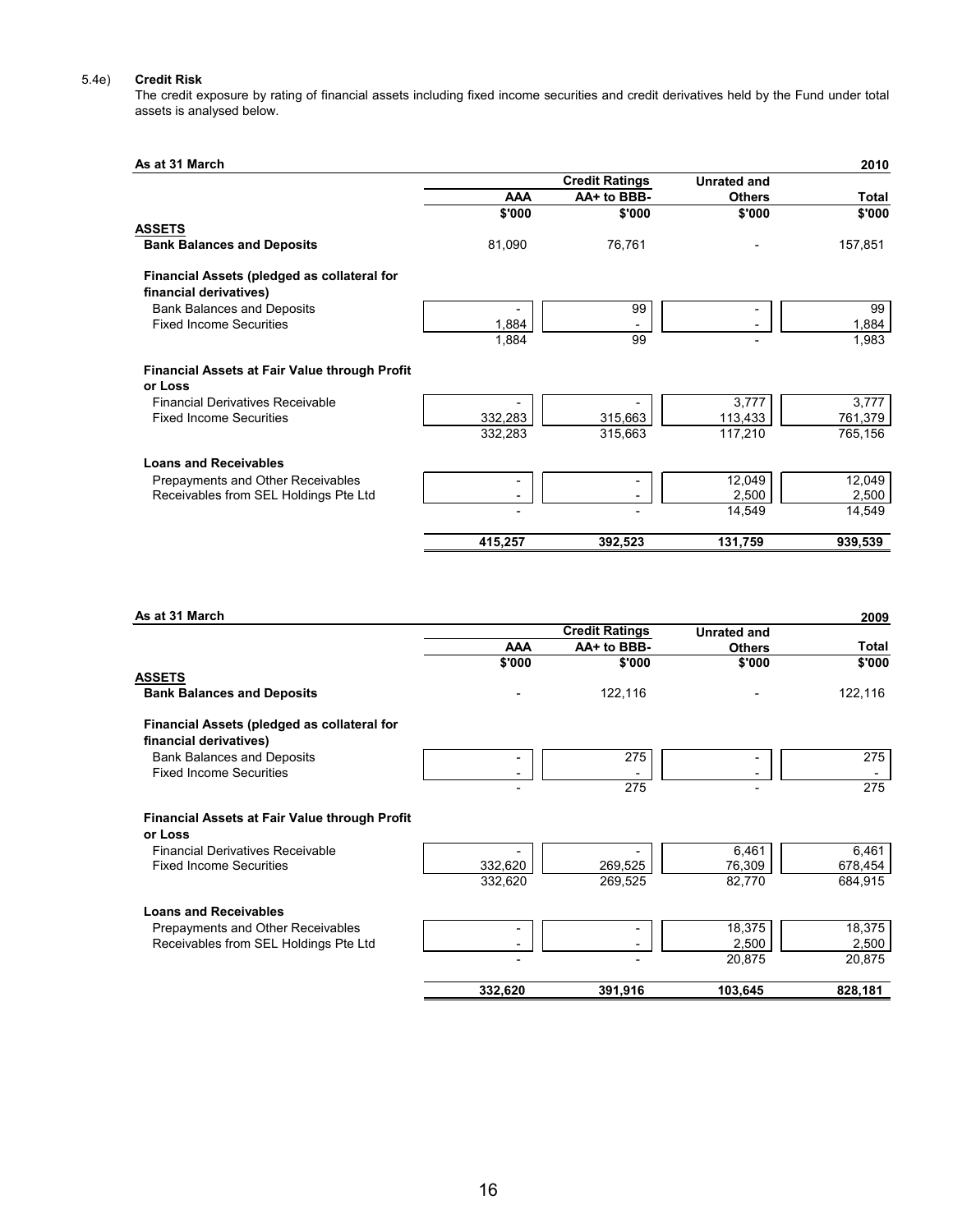- f) *Financial Assets that are neither past due nor impaired* The Fund's balances and deposits with banks, receivables and other investments that are neither past due nor impaired, are mainly with banks and financial institutions with high credit-ratings assigned by international creditrating agencies.
- g) *Financial Assets that are past due and/or impaired*  The following trade receivable was past due on 31 March 2010 but settled on 1 April 2010.

| As at 31 March                                                                                         |                                           |                                                    |                                        | 2010            |
|--------------------------------------------------------------------------------------------------------|-------------------------------------------|----------------------------------------------------|----------------------------------------|-----------------|
|                                                                                                        | Up to $3$<br>months past<br>due<br>\$'000 | Over 3 and up<br>to 6 months<br>past due<br>\$'000 | Over 6<br>months past<br>due<br>\$'000 | Total<br>\$'000 |
| <b>Loans and Receivables</b>                                                                           |                                           |                                                    |                                        |                 |
| <b>Receivables and Other Investments</b>                                                               |                                           |                                                    |                                        |                 |
| Trade Receivables - Others<br>As at 31 March                                                           | 1,043                                     |                                                    | $\overline{\phantom{a}}$               | 1,043<br>2009   |
|                                                                                                        | Up to $3$                                 | Over 3 and up                                      | Over 6                                 | <b>Total</b>    |
|                                                                                                        | months past                               | to 6 months                                        | months past                            |                 |
|                                                                                                        | due                                       | past due                                           | due                                    |                 |
|                                                                                                        | \$000                                     | \$'000                                             | \$'000                                 | \$000           |
| <b>Loans and Receivables</b><br><b>Receivables and Other Investments</b><br>Trade Receivables - Others |                                           |                                                    |                                        |                 |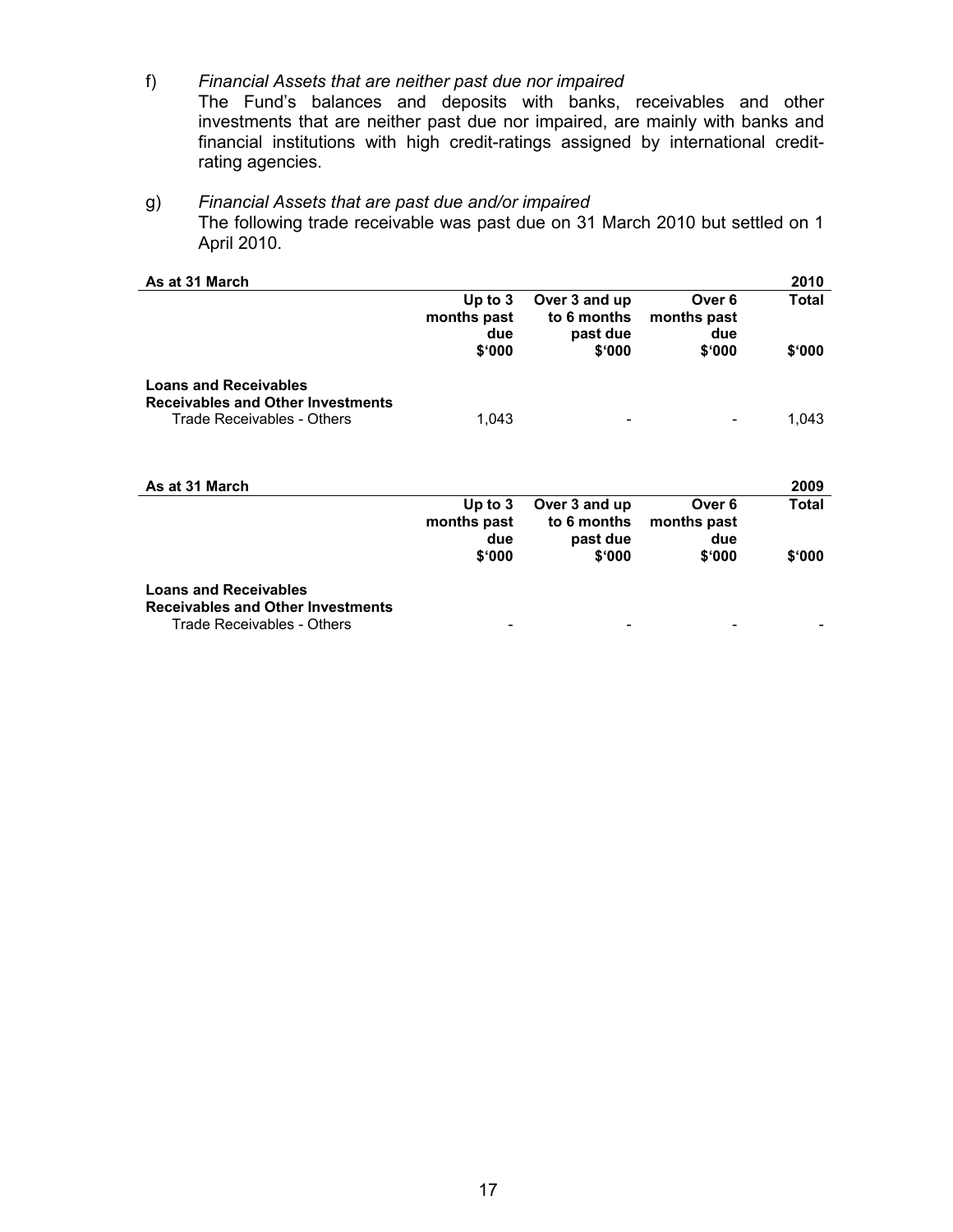#### 5.5 **Liquidity Risk**

Liquidity risk is the risk that the Fund will encounter difficulty in selling a financial asset at close to its fair value at short notice to meet liabilities when they fall due.<br>Limits are imposed on investments to ensure

|                                                                       | <b>No Specific</b> |                |                                   |                                  | <b>Contractual Maturity Date</b> | Total          |
|-----------------------------------------------------------------------|--------------------|----------------|-----------------------------------|----------------------------------|----------------------------------|----------------|
|                                                                       | <b>Maturity</b>    | Up to 3 months | Over 3 months<br>and up to 1 year | Over 1 year and<br>up to 5 years | Over 5 years                     |                |
|                                                                       | \$'000             | \$'000         | \$'000                            | \$'000                           | \$'000                           | \$'000         |
| <b>ASSETS</b>                                                         |                    |                |                                   |                                  |                                  |                |
| <b>Bank Balances and Deposits</b>                                     | 9,141              | 148,710        |                                   |                                  |                                  | 157,851        |
| Financial Assets (pledged as collateral for<br>financial derivatives) |                    |                |                                   |                                  |                                  |                |
| <b>Bank Balances and Deposits</b>                                     | 99                 |                |                                   | ÷,                               |                                  | 99             |
| <b>Fixed Income Securities</b>                                        | ä,<br>99           |                | 1,848<br>1.848                    | 36<br>36                         |                                  | 1,884<br>1.983 |
|                                                                       |                    |                |                                   |                                  |                                  |                |
| Financial Assets at Fair Value through Profit<br>or Loss              |                    |                |                                   |                                  |                                  |                |
| <b>Financial Derivatives Receivable</b>                               |                    |                |                                   |                                  |                                  |                |
| <b>Net Settled Derivatives</b>                                        | ä,                 | 2,982          | 420                               | 324                              |                                  | 3,726          |
| <b>Gross Settled Derivatives</b>                                      |                    |                |                                   |                                  |                                  |                |
| Outflow                                                               | ä,                 | (53, 594)      | ÷                                 |                                  |                                  | (53, 594)      |
| Inflow                                                                |                    | 53,836         |                                   |                                  |                                  | 53,836         |
| <b>Fixed Income Securities</b>                                        | 60,172             | 9,564          | 34,503                            | 396,420                          | 446,864                          | 947,523        |
| Equities                                                              | 77,113             |                |                                   |                                  |                                  | 77,113         |
| Commodities                                                           | 33,127             |                |                                   |                                  |                                  | 33,127         |
|                                                                       | 170,412            | 12,788         | 34.923                            | 396.744                          | 446.864                          | 1,061,731      |
| <b>Loans and Receivables</b>                                          |                    |                |                                   |                                  |                                  |                |
| Prepayments and Other Receivables                                     | 1,079              | 2,602          | ÷                                 |                                  |                                  | 3,681          |
| Receivables from SEL Holdings Pte Ltd                                 | 2,500              |                | ÷,                                |                                  |                                  | 2,500          |
|                                                                       | 3.579              | 2,602          |                                   |                                  |                                  | 6,181          |
| <b>TOTAL ASSETS</b>                                                   | 183,231            | 164,100        | 36,771                            | 396,780                          | 446.864                          | 1,227,746      |
|                                                                       |                    |                |                                   |                                  |                                  |                |
| <b>LIABILITIES</b><br>Financial Liabilities at Fair Value through     |                    |                |                                   |                                  |                                  |                |
| <b>Profit or Loss</b>                                                 |                    |                |                                   |                                  |                                  |                |
| <b>Financial Derivatives Payable</b>                                  |                    |                |                                   |                                  |                                  |                |
| <b>Net Settled Derivatives</b>                                        | ÷                  | 143            | 21                                |                                  |                                  | 164            |
| <b>Gross Settled Derivatives</b>                                      |                    |                |                                   |                                  |                                  |                |
| Outflow                                                               | ٠                  | 51.023         | $\overline{a}$                    |                                  |                                  | 51.023         |
| Inflow                                                                | ä,                 | (50, 528)      |                                   |                                  |                                  | (50, 528)      |
|                                                                       |                    | 638            | 21                                |                                  |                                  | 659            |
| <b>Accruals and Other Liabilities</b>                                 |                    |                |                                   |                                  |                                  |                |
| Accounts Payable - Grants                                             | 25,567             |                | $\overline{a}$                    |                                  |                                  | 25,567         |
| Other Payables                                                        |                    | 3,914          | ÷                                 |                                  |                                  | 3,914          |
|                                                                       | 25.567             | 3.914          |                                   |                                  |                                  | 29.481         |
| <b>TOTAL LIABILITIES</b>                                              | 25,567             | 4,552          | 21                                | ٠                                | $\overline{\phantom{a}}$         | 30,140         |
| <b>NET ASSETS</b>                                                     | 157,664            | 159,548        | 36,750                            | 396,780                          | 446,864                          | 1,197,606      |

The table below analyses the fair value of financial assets and liabilities of the Fund into maturity time bands based on the remaining term to contractual maturity as<br>at balance sheet date. The fair values of financial l

|                                                                                                                                    | <b>No Specific</b>    |                |                                            |                                  | <b>Contractual Maturity Date</b> | <b>Total</b>      |
|------------------------------------------------------------------------------------------------------------------------------------|-----------------------|----------------|--------------------------------------------|----------------------------------|----------------------------------|-------------------|
|                                                                                                                                    | Maturity              | Up to 3 months | Over 3 months<br>and up to 1 year          | Over 1 year and<br>up to 5 years | Over 5 years                     |                   |
|                                                                                                                                    | \$'000                | \$'000         | \$'000                                     | \$'000                           | \$'000                           | \$'000            |
| <b>ASSETS</b><br><b>Bank Balances and Deposits</b>                                                                                 | 34,116                | 88,000         |                                            |                                  |                                  | 122.116           |
| Financial Assets (pledged as collateral for<br>financial derivatives)                                                              |                       |                |                                            |                                  |                                  |                   |
| <b>Bank Balances and Deposits</b><br><b>Fixed Income Securities</b>                                                                | 275<br>$\overline{a}$ |                | $\overline{\phantom{a}}$<br>÷,             |                                  | $\overline{a}$                   | 275               |
|                                                                                                                                    | 275                   |                |                                            |                                  |                                  | $\sim$<br>275     |
| Financial Assets at Fair Value through Profit<br>or Loss                                                                           |                       |                |                                            |                                  |                                  |                   |
| <b>Financial Derivatives Receivable</b>                                                                                            |                       | 6,255          | $\overline{4}$                             | 202                              |                                  | 6.461             |
| <b>Fixed Income Securities</b><br>Equities                                                                                         | 36,817<br>47,023      | 807            | 13,879                                     | 237,074                          | 389,877                          | 678.454<br>47,023 |
| Commodities                                                                                                                        | 25,760                |                |                                            |                                  |                                  | 25,760            |
|                                                                                                                                    | 109.600               | 7.062          | 13,883                                     | 237,276                          | 389,877                          | 757,698           |
| <b>Loans and Receivables</b>                                                                                                       |                       |                |                                            |                                  |                                  |                   |
| Prepayments and Other Receivables<br>Receivables from SEL Holdings Pte Ltd                                                         | 1,187<br>2,500        | 17,188         | $\overline{\phantom{a}}$<br>٠              | ÷<br>÷                           |                                  | 18,375<br>2,500   |
|                                                                                                                                    | 3.687                 | 17.188         |                                            |                                  |                                  | 20.875            |
| <b>TOTAL ASSETS</b>                                                                                                                | 147,678               | 112.250        | 13,883                                     | 237,276                          | 389,877                          | 900,964           |
| <b>LIABILITIES</b><br>Financial Liabilities at Fair Value through<br><b>Profit or Loss</b><br><b>Financial Derivatives Payable</b> |                       | 485            | $\mathbf{1}$                               |                                  |                                  | 486               |
| <b>Accruals and Other Liabilities</b>                                                                                              |                       |                |                                            |                                  |                                  |                   |
| Accounts Payable - Grants<br>Other Payables                                                                                        | 15.274<br>5           | 4,984          | $\overline{\phantom{a}}$<br>$\overline{a}$ | ÷                                | ٠                                | 15.274<br>4,989   |
|                                                                                                                                    | 15,279                | 4.984          |                                            |                                  |                                  | 20,263            |
| <b>TOTAL LIABILITIES</b>                                                                                                           | 15.279                | 5.469          | 1                                          | $\sim$                           | $\overline{a}$                   | 20.749            |
| <b>NET ASSETS</b>                                                                                                                  | 132,399               | 106.781        | 13.882                                     | 237,276                          | 389.877                          | 880,215           |
|                                                                                                                                    |                       | 18             |                                            |                                  |                                  |                   |
|                                                                                                                                    |                       |                |                                            |                                  |                                  |                   |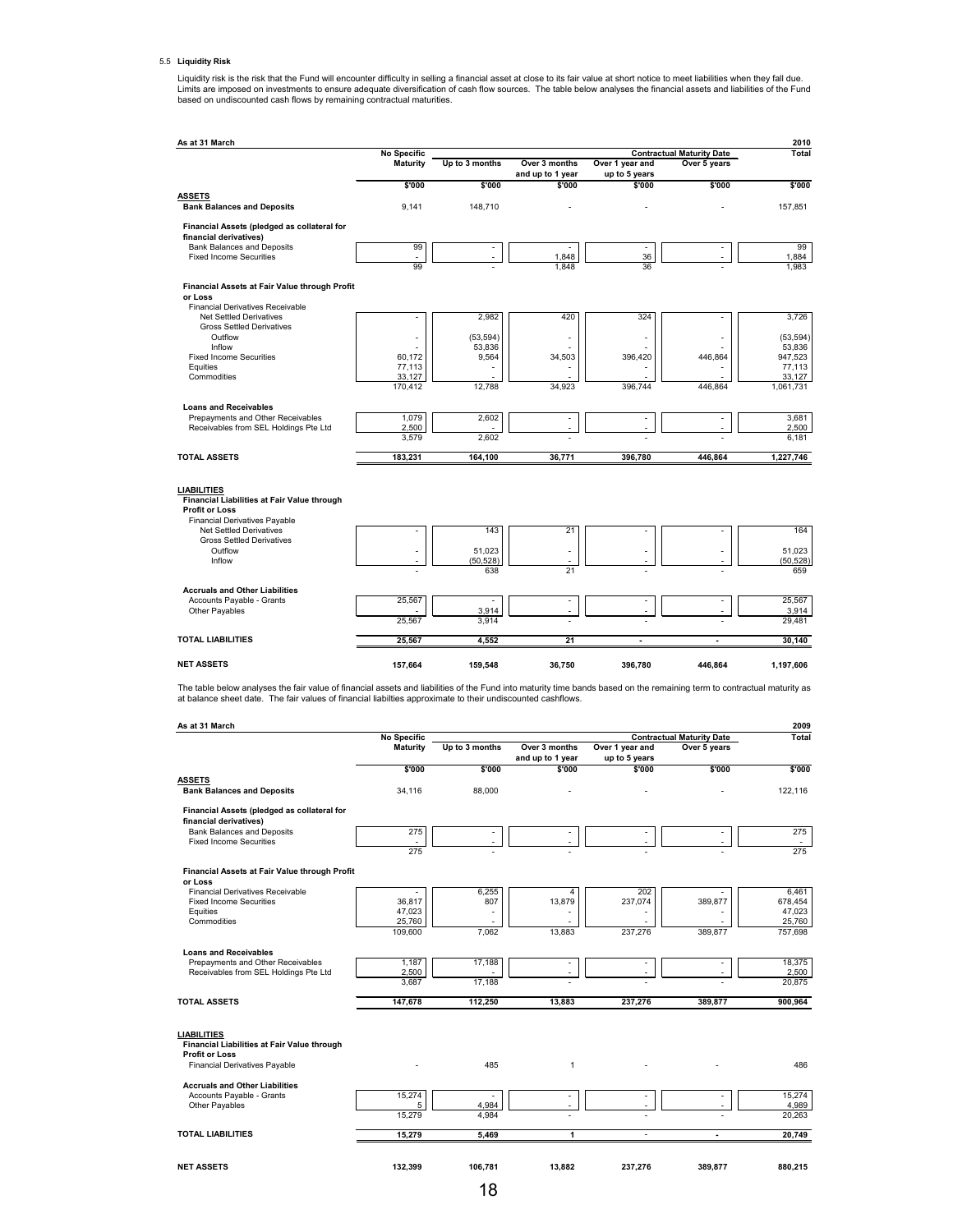#### 5.6 **Concentration Risk**

Concentration risk is the risk of loss arising due to a disproportionate exposure to specific countries, regions and sectors. Investment limits are set to provide diversification of financial assets across countries, regions and sectors to mitigate concentration risk. The table below summarises the Fund's exposure to concentration risk.

| As at 31 March                    |                      |                  |                     |                      | 2010         |
|-----------------------------------|----------------------|------------------|---------------------|----------------------|--------------|
|                                   |                      |                  |                     | Emerging             |              |
|                                   |                      | <b>Developed</b> |                     | <b>Countries and</b> |              |
|                                   | <b>North America</b> | <b>Europe</b>    | <b>Asia Pacific</b> | <b>Others</b>        | <b>Total</b> |
|                                   | \$'000               | \$'000           | \$'000              | \$'000               | \$'000       |
| <b>FIXED INCOME SECURITIES</b>    |                      |                  |                     |                      |              |
| Government                        | 48.925               | 92,826           | 111,248             | 3,043                | 256,042      |
| <b>Government Related</b>         | 22,159               | 13,184           | 4.256               | 95,530               | 135,129      |
| <b>Corporates</b>                 | 54,077               | 31,834           | 79,823              | 64,113               | 229,847      |
| <b>Others</b>                     | 44,835               | 34,385           | 2,075               | 60,950               | 142,245      |
| <b>Total</b>                      | 169,996              | 172,229          | 197,402             | 223,636              | 763,263      |
| <b>EQUITIES</b>                   |                      |                  |                     |                      |              |
| Energy                            |                      |                  | 55                  | 5,527                | 5,582        |
| <b>Financials</b>                 |                      |                  | 8,587               | 16,075               | 24,662       |
| <b>Information Technology</b>     |                      |                  | 267                 | 14.590               | 14.857       |
| <b>Consumer Staples</b>           |                      |                  | 436                 | 3.066                | 3,502        |
| <b>Consumer Discretionary</b>     |                      |                  | 1.707               | 4.079                | 5.786        |
| <b>Industrials</b>                |                      |                  | 2,496               | 5,728                | 8,224        |
| <b>Materials</b>                  |                      |                  | 83                  | 5.580                | 5.663        |
| <b>Healthcare</b>                 |                      |                  |                     | 249                  | 249          |
| <b>Telecommunication Services</b> |                      |                  | 791                 | 4,902                | 5,693        |
| <b>Utilities</b>                  |                      |                  | 1,333               | 1,562                | 2,895        |
| <b>Total</b>                      | ۰                    | $\blacksquare$   | 15,755              | 61,358               | 77,113       |

| As at 31 March                    |                      |                  |                     |                      | 2009         |
|-----------------------------------|----------------------|------------------|---------------------|----------------------|--------------|
|                                   |                      |                  |                     | Emerging             |              |
|                                   |                      | <b>Developed</b> |                     | <b>Countries and</b> |              |
|                                   | <b>North America</b> | <b>Europe</b>    | <b>Asia Pacific</b> | <b>Others</b>        | <b>Total</b> |
|                                   | \$'000               | \$'000           | \$'000              | \$'000               | \$'000       |
| <b>FIXED INCOME SECURITIES</b>    |                      |                  |                     |                      |              |
| <b>Government</b>                 | 44,257               | 91,096           | 128,834             | 4,287                | 268,474      |
| <b>Government Related</b>         | 23,640               | 12,535           | 10,916              | 79,983               | 127,074      |
| Corporates                        | 48,714               | 20,415           | 59,406              | 36,171               | 164,706      |
| <b>Others</b>                     | 53,707               | 24,176           | 3,500               | 36,817               | 118,200      |
| Total                             | 170,318              | 148,222          | 202,656             | 157,258              | 678,454      |
|                                   |                      |                  |                     |                      |              |
| <b>EQUITIES</b>                   |                      |                  |                     |                      |              |
| Energy                            |                      |                  | 131                 | 3,826                | 3,957        |
| <b>Financials</b>                 |                      |                  | 5,741               | 9,337                | 15,078       |
| <b>Information Technology</b>     |                      |                  | 390                 | 8,127                | 8,517        |
| <b>Consumer Staples</b>           |                      |                  |                     | 1,815                | 1,815        |
| <b>Consumer Discretionary</b>     |                      |                  | 710                 | 1,358                | 2,068        |
| <b>Industrials</b>                |                      |                  | 1,827               | 2,891                | 4,718        |
| <b>Materials</b>                  |                      |                  |                     | 2,606                | 2,606        |
| <b>Healthcare</b>                 |                      |                  |                     | 259                  | 259          |
| <b>Telecommunication Services</b> |                      |                  | 572                 | 5,565                | 6,137        |
| <b>Utilities</b>                  |                      |                  | 844                 | 1,024                | 1,868        |

**Total - - 10,215 36,808 47,023**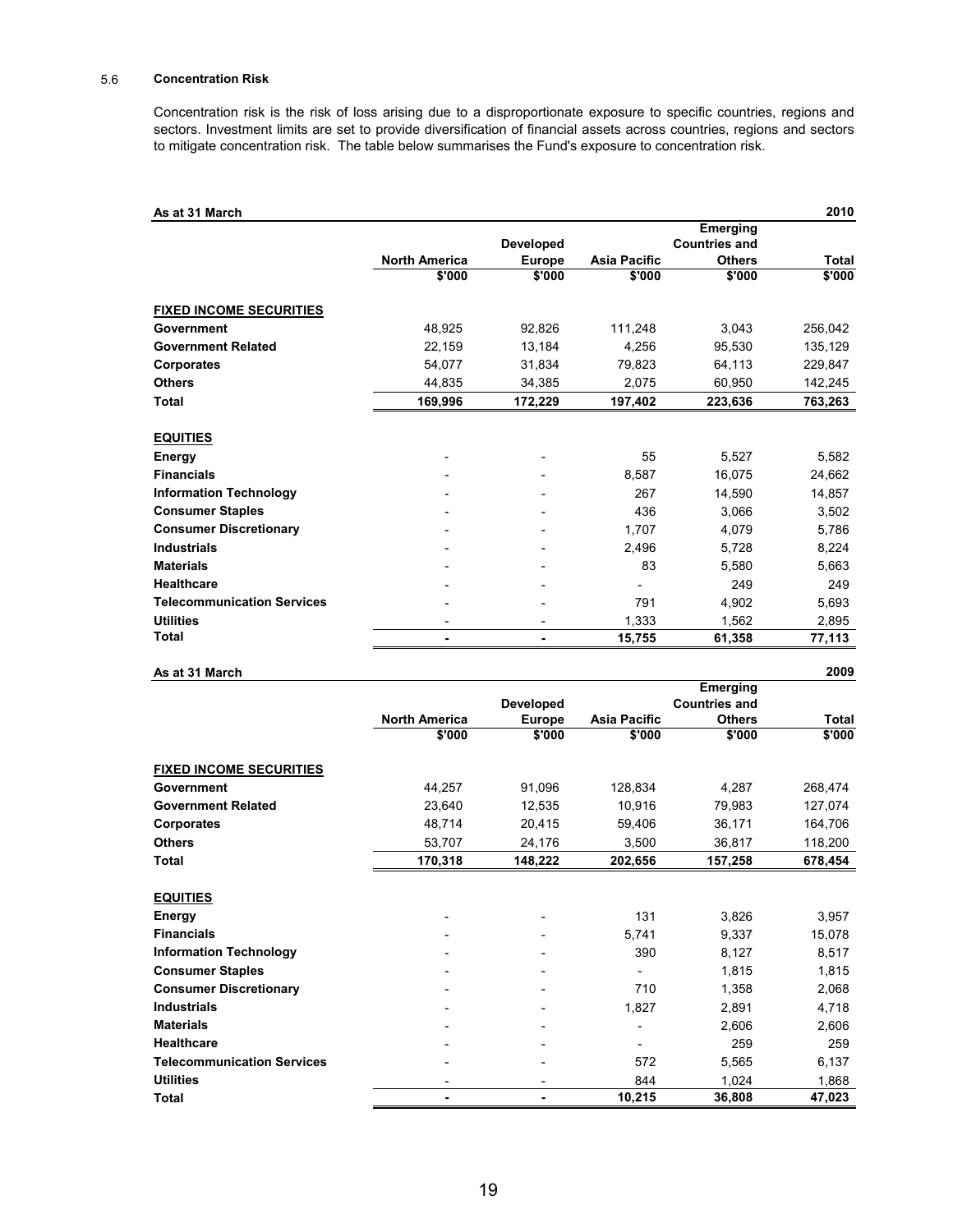### 5.7 Fair Values of Financial Assets and Liabilities

- a) The Fund measures the fair values of its financial assets and liabilities at the following different levels of inputs:
	- i) Level 1: quoted prices (unadjusted) in active markets for identical assets or liabilities. The quoted price input for a financial asset is its bid price and for a financial liability is its ask price;
	- ii) Level 2: inputs other than quoted prices included within Level 1 that are observable for the asset or liability, either directly (i.e., as prices) or indirectly (i.e., derived from prices). Where the fair value of the financial instrument is measured by a valuation technique that uses independently sourced broker, dealer quotes and observable market parameters such as foreign exchange rates, yield curves and volatilities, it is disclosed at this level; and
	- iii) Level  $3$ : inputs for the asset or liability that are not based on observable market data (unobservable inputs). Where no market data can be observed and judgement is required, the valuation of the financial instrument takes into account factors such as the illiquidity and price volatility of the asset class.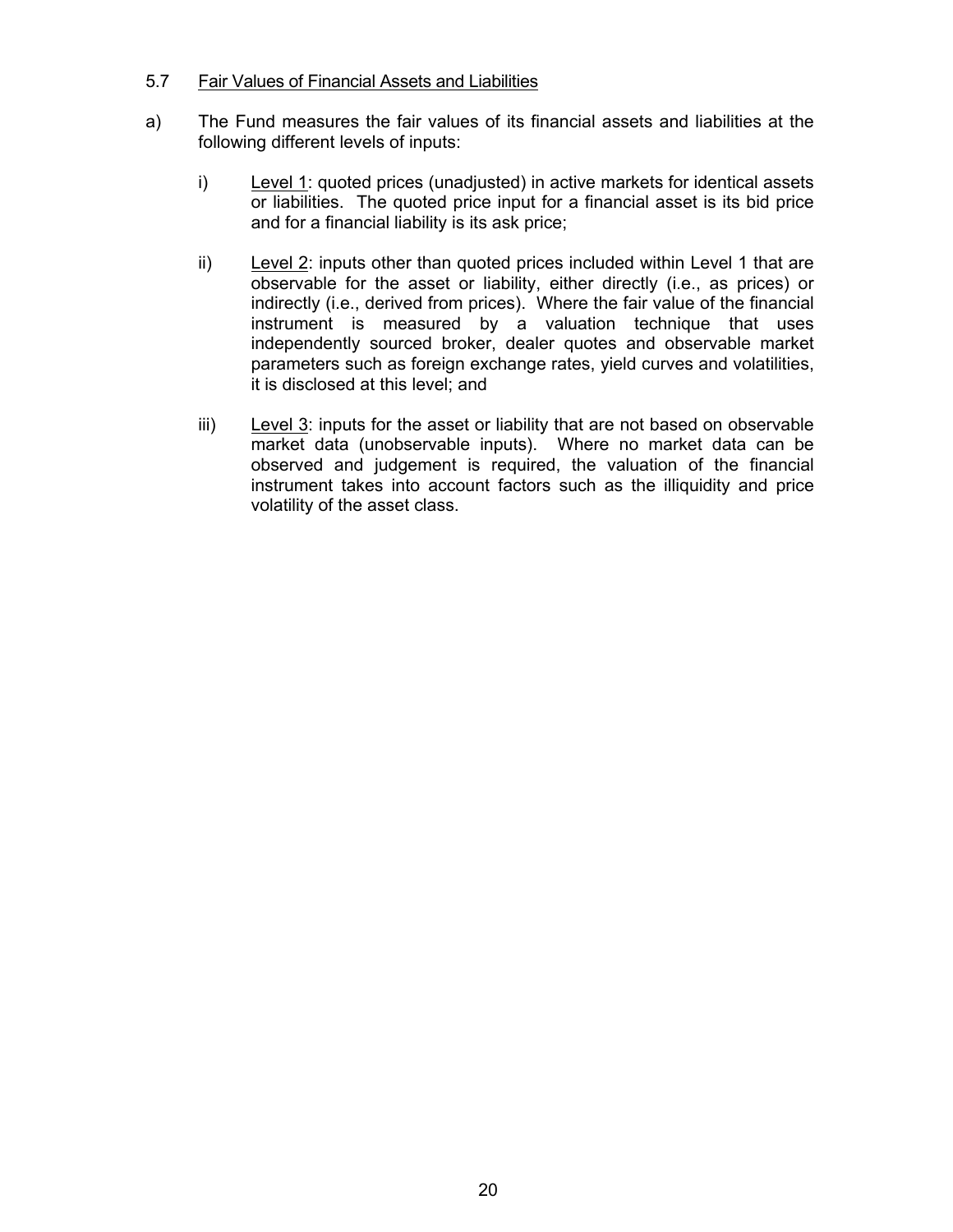#### 5.7b) **Assets and Liabilities Measured at Fair Value**

The following table summarises the financial assets and liabilities recorded at fair value by level of the fair value hierarchy.

#### **As at 31 March 2010**

|                                                                 | <b>Note</b> | Level 1 | Level 2 | Level 3                  | <b>Total</b> |
|-----------------------------------------------------------------|-------------|---------|---------|--------------------------|--------------|
|                                                                 |             | \$'000  | \$'000  | \$'000                   | \$'000       |
| <b>Financial Assets at Fair Value through Profit</b><br>or Loss |             |         |         |                          |              |
| <b>Financial Derivatives Receivable</b>                         | 6.2         | 766     | 3,011   |                          | 3,777        |
| <b>Fixed Income Securities</b>                                  |             | 241,272 | 520,107 |                          | 761,379      |
| Equities                                                        |             | 77,113  |         |                          | 77,113       |
| Commodities                                                     |             |         | 33,127  |                          | 33,127       |
|                                                                 |             | 319,151 | 556,245 |                          | 875,396      |
| Financial Assets (pledged as collateral for                     |             |         |         |                          |              |
| financial derivatives)                                          |             |         |         |                          |              |
| <b>Fixed Income Securities</b>                                  |             | 1,884   |         |                          | 1,884        |
|                                                                 |             | 321,035 | 556,245 |                          | 877,280      |
| <b>Financial Liabilities at Fair Value through</b>              |             |         |         |                          |              |
| <b>Profit or Loss</b>                                           |             |         |         |                          |              |
| <b>Financial Derivatives Payable</b>                            | 6.2         | 143     | 543     |                          | 686          |
|                                                                 |             | 143     | 543     | $\blacksquare$           | 686          |
|                                                                 |             |         |         |                          |              |
| <b>NET ASSETS</b>                                               |             | 320,892 | 555,702 |                          | 876,594      |
| As at 31 March                                                  |             |         |         |                          | 2009         |
|                                                                 |             |         |         |                          |              |
|                                                                 | <b>Note</b> | Level 1 | Level 2 | Level 3                  | Total        |
| <b>Financial Assets at Fair Value through Profit</b>            |             | \$'000  | \$'000  | \$'000                   | \$'000       |
| or Loss                                                         |             |         |         |                          |              |
| <b>Financial Derivatives Receivable</b>                         | 6.2         | 516     | 5,945   |                          | 6,461        |
| <b>Fixed Income Securities</b>                                  |             | 215,693 | 462,761 |                          | 678,454      |
| Equities                                                        |             | 47,023  |         |                          | 47,023       |
| Commodities                                                     |             |         | 25,760  |                          | 25,760       |
|                                                                 |             | 263,232 | 494,466 |                          | 757,698      |
| Financial Assets (pledged as collateral for                     |             |         |         |                          |              |
| financial derivatives)                                          |             |         |         |                          |              |
| <b>Fixed Income Securities</b>                                  |             |         |         |                          |              |
|                                                                 |             | 263,232 | 494,466 | $\overline{\phantom{a}}$ | 757,698      |
| <b>Financial Liabilities at Fair Value through</b>              |             |         |         |                          |              |
| <b>Profit or Loss</b>                                           |             |         |         |                          |              |
| <b>Financial Derivatives Payable</b>                            | 6.2         | 137     | 349     |                          | 486          |
|                                                                 |             | 137     | 349     | $\blacksquare$           | 486          |
| <b>NET ASSETS</b>                                               |             | 263,095 | 494,117 |                          | 757,212      |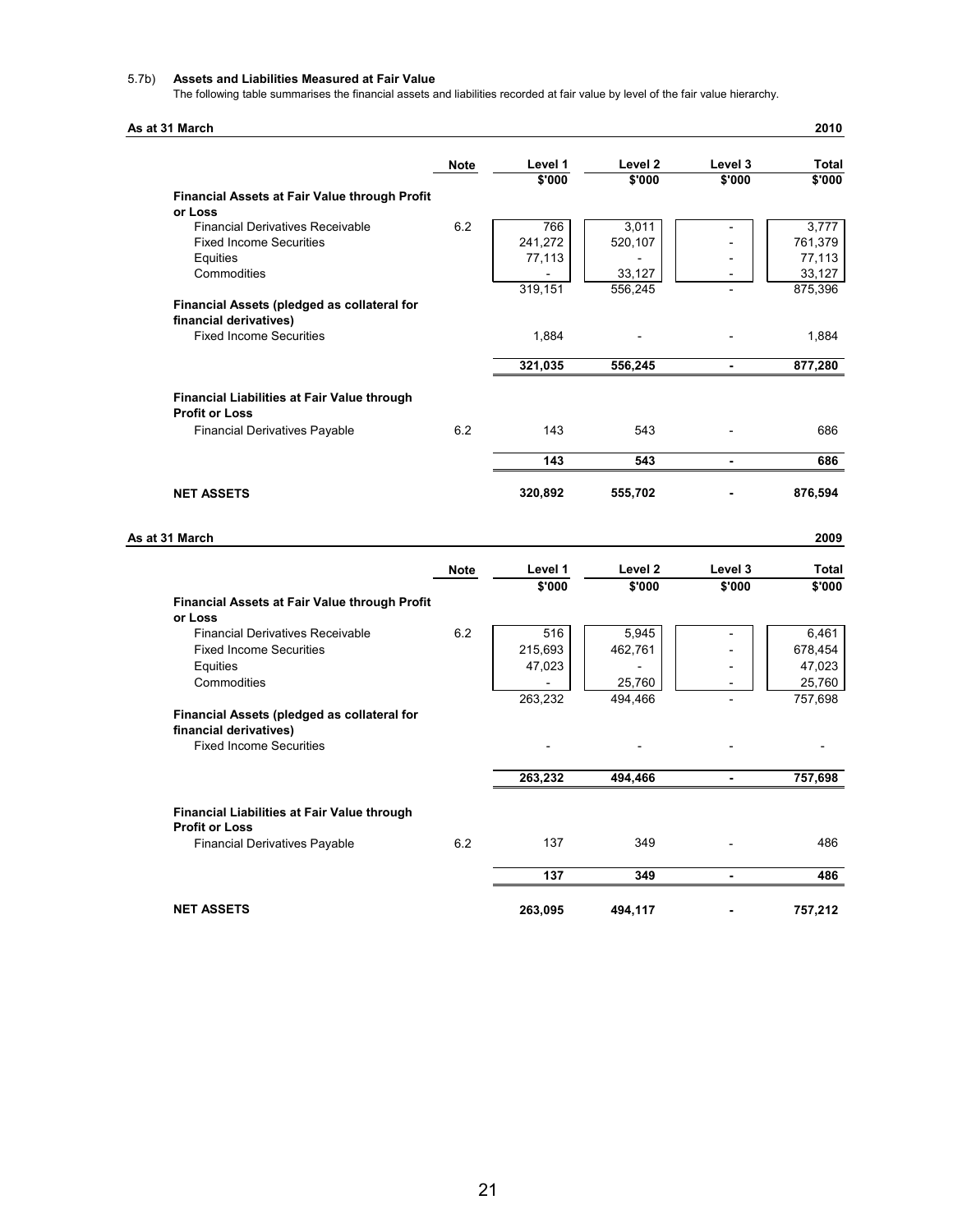#### **6 FINANCIAL DERIVATIVES: ASSETS/LIABILITIES**

Derivative financial instruments are financial instruments whose values fluctuate in response to changes in the values of the underlying assets, interest or exchange rates or indices and include forwards, futures, options and swaps. These instruments allow the Fund to transfer, modify or reduce their foreign exchange and interest rate risks.

*Forward foreign exchange* contracts are agreements to purchase or sell fixed amounts of currency at agreed rates of exchange on a specified future date.

*Foreign exchange options* give the buyer on payment of a premium the right, but not the obligation, to buy or sell a specified amount of currency at a specified exchange rate on or before a specified future date.

*Interest rate futures* are exchange-traded agreements to purchase or sell a standard amount of a specified fixed income security or time deposit at an agreed interest rate on a specified future date.

*Interest rate options* give the buyer on payment of a premium the right, but not the obligation, to fix the rate of interest on a future deposit or loan, for a specified period commencing on a specified future date.

*Interest rate forwards* are contracts to purchase or sell an underlying fixed income security at an agreed price on a specified future date.

 *Interest rate swaps* are agreements to exchange the interest obligations with a counterparty for a specified period without exchanging the underlying (or notional) principal.

*Equity-related futures* are exchange-traded agreements to purchase or sell a standard amount of a specified equity index at an agreed price or level on a specified future date.

*Equity-related swaps* are agreements to exchange the return of changes in equity prices against changes in a reference interest rate for a specified period.

*Commodity-related futures* are exchange-traded agreements to purchase or sell a standard amount of a specified commodity or commodity index at an agreed price on a specified future date.

*Credit default swaps* involve the transfer of credit risk of a reference asset from the protection buyer to the protection seller. The protection buyer makes one or more payments to the seller in exchange for the seller's obligation to make a payment to the buyer contingent upon the occurrence of a pre-defined credit event related to a specified reference entity.

6.1 The notional amounts of certain types of financial instruments provide a basis for comparison with instruments recognised on the balance sheet but do not necessarily indicate the amounts of future cash flows involved or the current fair value of the instrument and, therefore, do not indicate the Fund's exposure to credit or price risks. The fair values of derivative instruments are normally zero or negligible at inception and the subsequent change in value is favourable (derivative assets) or unfavourable (derivative liabilities) as a result of fluctuations in market interest rates or foreign exchange rates relative to their terms. The aggregate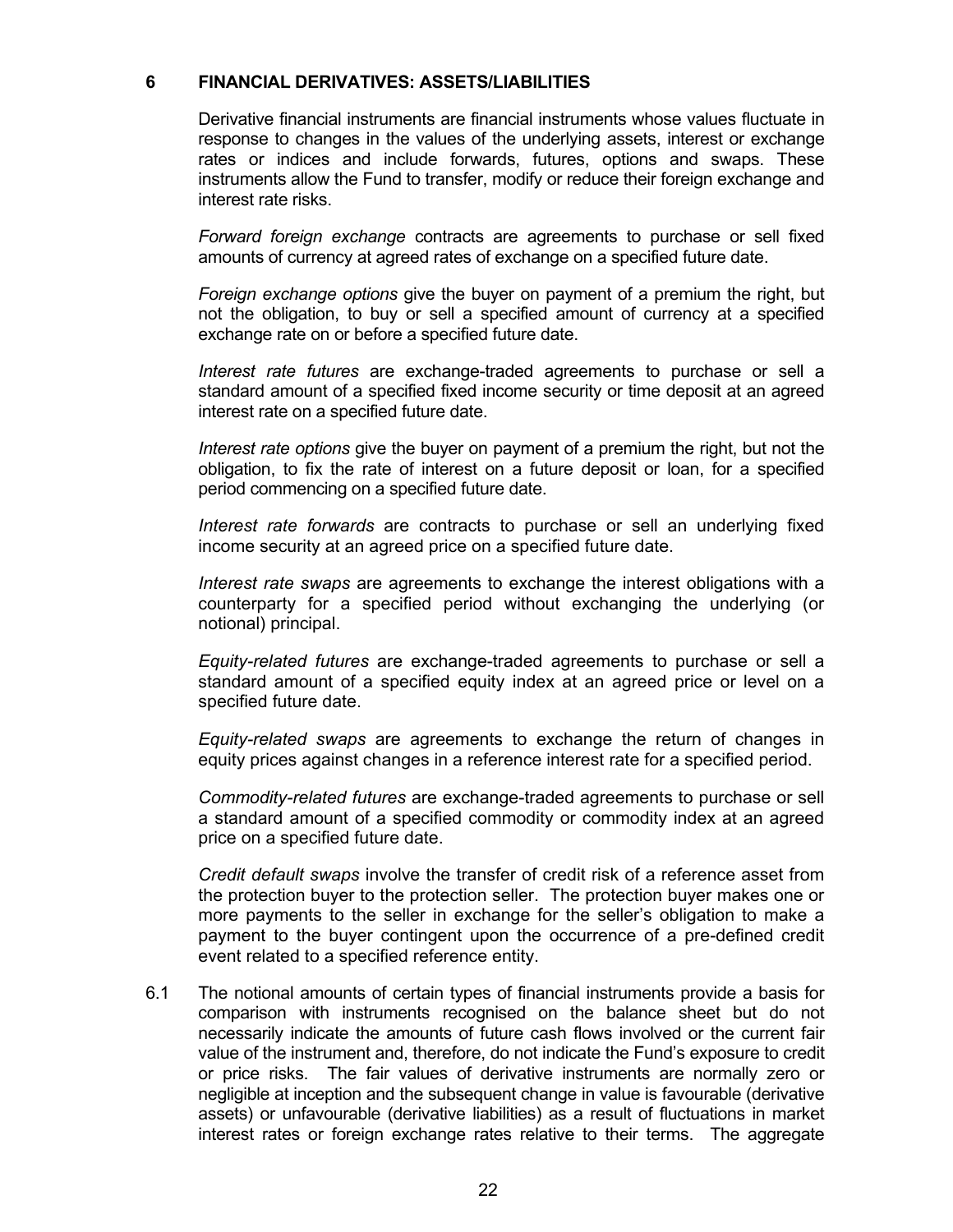contractual or notional amount of derivative financial instruments, the extent to which the instruments are favourable and unfavourable and, thus the aggregate fair values of derivative financial assets and liabilities can fluctuate significantly from time to time.

6.2 The contractual or underlying principal amounts of the derivative financial instruments and their corresponding gross positive (derivative receivable) and negative (derivative payable) fair values at balance sheet date, are analysed below. The notional or contractual amounts indicate the volume of transactions outstanding at the balance sheet date:

|                                                             | 2010                                          |            |                   | 2009    |                   |         |
|-------------------------------------------------------------|-----------------------------------------------|------------|-------------------|---------|-------------------|---------|
|                                                             | <b>Contract or</b><br>underlying<br>principal |            | <b>Fair Value</b> |         | <b>Fair Value</b> |         |
|                                                             | amount                                        | Receivable | Payable           | amount  | Receivable        | Payable |
|                                                             | \$'000                                        | \$'000     | \$'000            | \$'000  | \$'000            | \$'000  |
| Foreign<br>exchange<br>contracts<br>Forwards                | 128,387                                       | 384        | 522               | 65,155  | 90                | 349     |
| Options<br>purchased                                        | 4,334                                         | 43         |                   |         |                   |         |
| Options sold                                                | 4,334                                         |            | 21                |         |                   |         |
| Interest rate<br>contracts                                  |                                               |            |                   |         |                   |         |
| <b>Futures</b><br>purchased                                 | 73,417                                        | 327        | 8                 | 86,957  | 429               |         |
| Futures sold                                                | 2,992                                         | 30         |                   | 1,539   | 9                 |         |
| Options sold                                                | 32,714                                        |            | 51                |         |                   |         |
| Forwards<br>purchased                                       |                                               |            |                   | 6,841   | 82                |         |
| Swaps                                                       | 2,350                                         | 202        |                   | 1,981   | 153               |         |
| Equity-<br>related<br>contracts                             |                                               |            |                   |         |                   |         |
| <b>Futures</b><br>purchased                                 | 9,301                                         | 94         | 13                | 675     | 22                |         |
| Futures sold                                                | 5,037                                         | 20         | 27                | 782     |                   | 99      |
| Swaps                                                       | 60,257                                        | 2,376      |                   | 39,047  | 5,620             |         |
| <b>Commodity-</b><br>related<br>contracts                   |                                               |            |                   |         |                   |         |
| <b>Futures</b><br>purchased                                 | 724                                           | 104        | 13                | 159     | 40                | 38      |
| Futures sold                                                | 2,523                                         | 191        | 31                | 1,277   | 16                |         |
| <b>Other</b><br>derivatives<br>Credit default<br>swaps sold | 2,796                                         | 6          |                   |         |                   |         |
|                                                             | 329,166                                       | 3,777      | 686               | 204,413 | 6,461             | 486     |
|                                                             |                                               |            |                   |         |                   |         |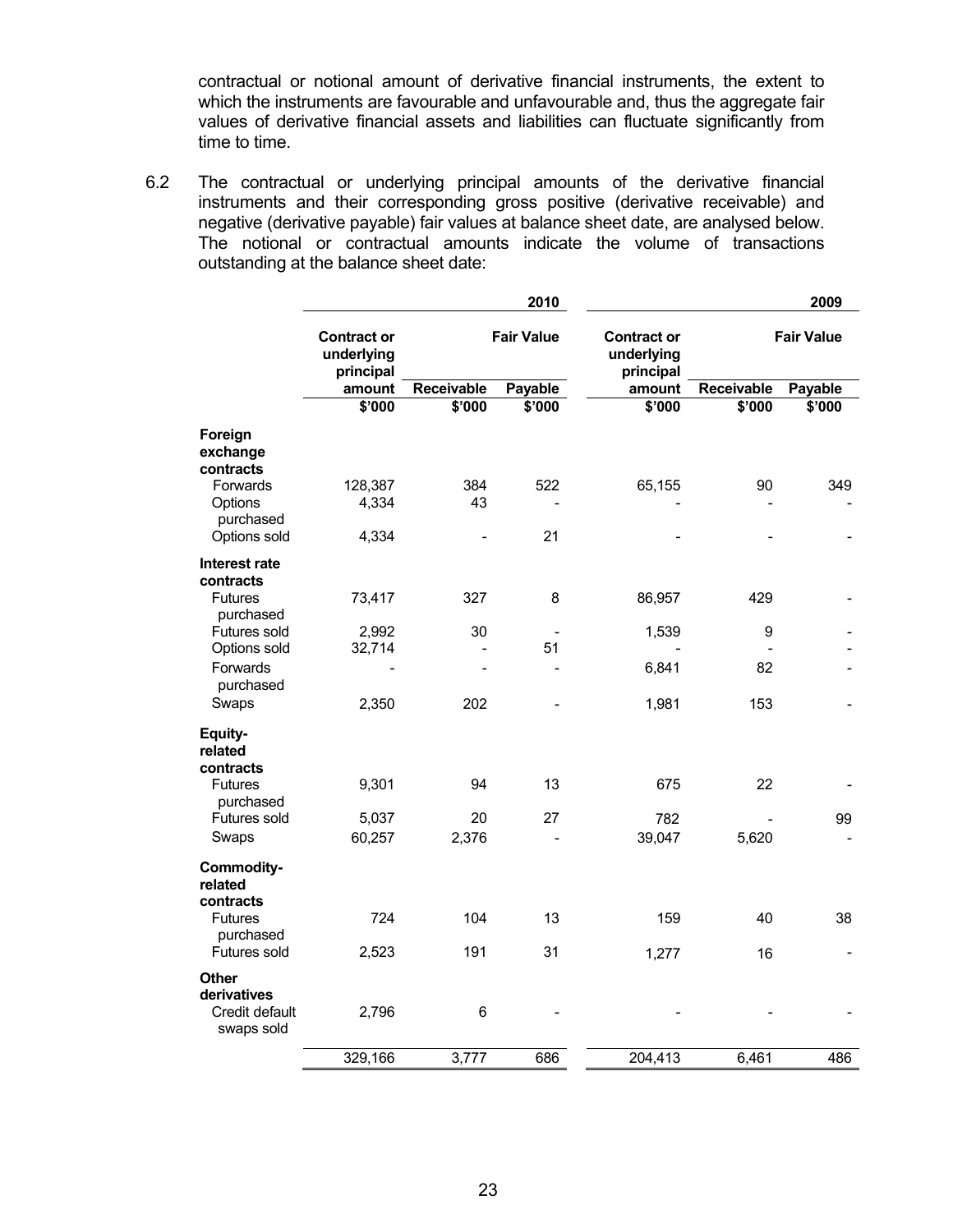### **7 RELATED PARTY TRANSACTIONS**

7.1 During the financial year, the Fund had the following transactions with related parties, namely, the Authority, and members of the Fund's Advisory Committee, Investment Working Committee and Financial Research Council or the financial institutions that they are related to. These related party transactions were made in the ordinary course of business and carried out at arm's length.

|                                                                 | 2010   | 2009   |
|-----------------------------------------------------------------|--------|--------|
|                                                                 | \$'000 | \$'000 |
| Grants to:                                                      |        |        |
| United Overseas Bank Group                                      | 1,641  | 1,200  |
| Citibank N.A.                                                   | 1,200  | 126    |
| <b>DBS Bank Limited</b>                                         | 1,196  | 596    |
| <b>Standard Chartered Bank</b>                                  | 1,054  | 1,413  |
| Oversea-Chinese Banking Corporation Limited                     | 905    | 474    |
| National University of Singapore<br>(Risk Management Institute) | 463    |        |
| General Insurance Association of Singapore                      | 369    |        |
| Singapore Exchange Limited                                      | 337    | 1,589  |
| Association of Banks in Singapore                               | 218    | 587    |
| Institute of Banking & Finance                                  | 199    | 185    |
| <b>INSEAD</b>                                                   | 189    |        |
| Singapore Management University                                 | 147    |        |
| QBE Insurance (International) Limited                           | 35     | 13     |
|                                                                 |        |        |

7.2 The Fund also placed deposits with the Authority in the ordinary course of business and at arm's length, earning interest income disclosed below:

|                 | 2010<br>\$'000 | 2009<br>\$'000           |
|-----------------|----------------|--------------------------|
| Interest Income |                | $\overline{\phantom{0}}$ |
|                 |                |                          |

 The Fund's deposit balance with the Authority at 31 March 2010 was \$81.1 million (31 March 2009: Nil).

### **8 COMMITMENTS**

 The Fund has outstanding commitments, amounting to \$80.5 million in respect of grants approved but not accrued as at 31 March 2010 (31 March 2009: \$77.4 million).

#### **9 NEW OR REVISED ACCOUNTING STANDARDS AND INTERPRETATIONS**

New or revised accounting standards and interpretations to accounting standards have been issued that are mandatory for accounting periods beginning on or after 1 January 2010. The Fund does not expect the new or revised accounting standards and interpretations that are applicable, to have a material impact on the Fund's financial statements.